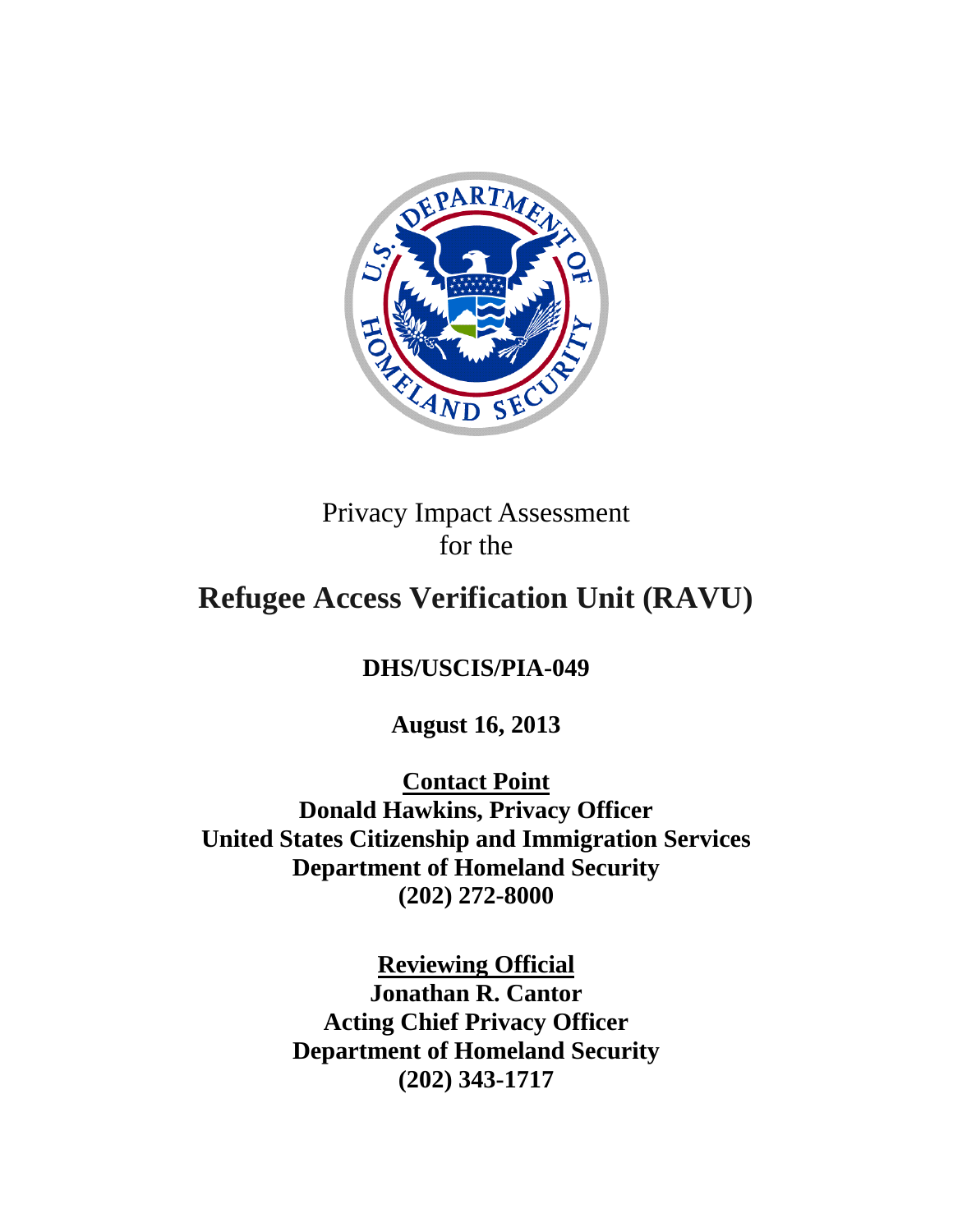

## **Abstract**

The Department of Homeland Security U.S. Citizenship and Immigration Services (USCIS) uses the Enterprise Collaboration Network to manage the Refugee Access Verification Unit (RAVU) records. The purpose of RAVU is to track and manage the review of Affidavits of Relationship (AOR) filed by immediate family members (herein referred to as anchor relatives) in the United States on behalf of overseas family members who seek consideration for refugee resettlement under the Priority 3 Family Reunification Program. USCIS is conducting this Privacy Impact Assessment because RAVU collects, uses, and maintains personally identifiable information.

## **Overview**

The Department of Homeland Security (DHS) U.S. Citizenship and Immigration Services (USCIS) and the Department of State (DOS) Bureau of Population, Refugees, and Migration (PRM) work cooperatively to administer the overseas component of the U.S. Refugee Admissions Program (USRAP). The mission of the USRAP is to resettle eligible refugees in the United States. DOS PRM has overall management responsibility for the USRAP and leads in proposing admissions ceilings and defining processing priorities under which individuals may obtain access to the USRAP. The USCIS Refugee, Asylum, and International Operations Directorate (RAIO), Refugee Affairs Division (RAD), Refugee Access Verification Unit (RAVU) is responsible for interviewing refugee applicants and adjudicating applications for refugee status.

The USRAP uses priority categories to determine whether refugees are of special humanitarian  $concern<sup>1</sup>$  $concern<sup>1</sup>$  $concern<sup>1</sup>$  to the U.S. A refugee must fall under one of the following to qualify for access and consideration through the USRAP:

- **Priority 1** Individual cases referred to the program by virtue of their circumstances and apparent need for resettlement. United Nations High Commissioner for Refugees, a U.S. Embassy, or a designated non-governmental organization (NGO) may identify and refer cases to the program;
- **Priority 2** Groups of cases designated by DOS, after consultation with USCIS, as having access to the program by virtue of their circumstances and apparent need for resettlement; and
- **Priority 3** Individual cases from eligible nationalities granted access for purposes of reunification with anchor family members already in the United States.

Access to the program under one of the above-listed processing priorities does not mean an applicant is admissible to the U.S. or meets the statutory definition of a refugee under section  $101(a)(42)$  of the Immigration and Nationality Act (INA). The ultimate determination as to whether an applicant meets the refugee definition is made by USCIS in accordance with criteria set forth in the INA and various security

<span id="page-1-0"></span> <sup>1</sup> See Section 207(a)(3) of the *Immigration and Nationality Act* (INA), which states that the USRAP shall allocate admissions among refugees of, "special humanitarian concern to the United States in accordance with a determination made by the President after appropriate consultation."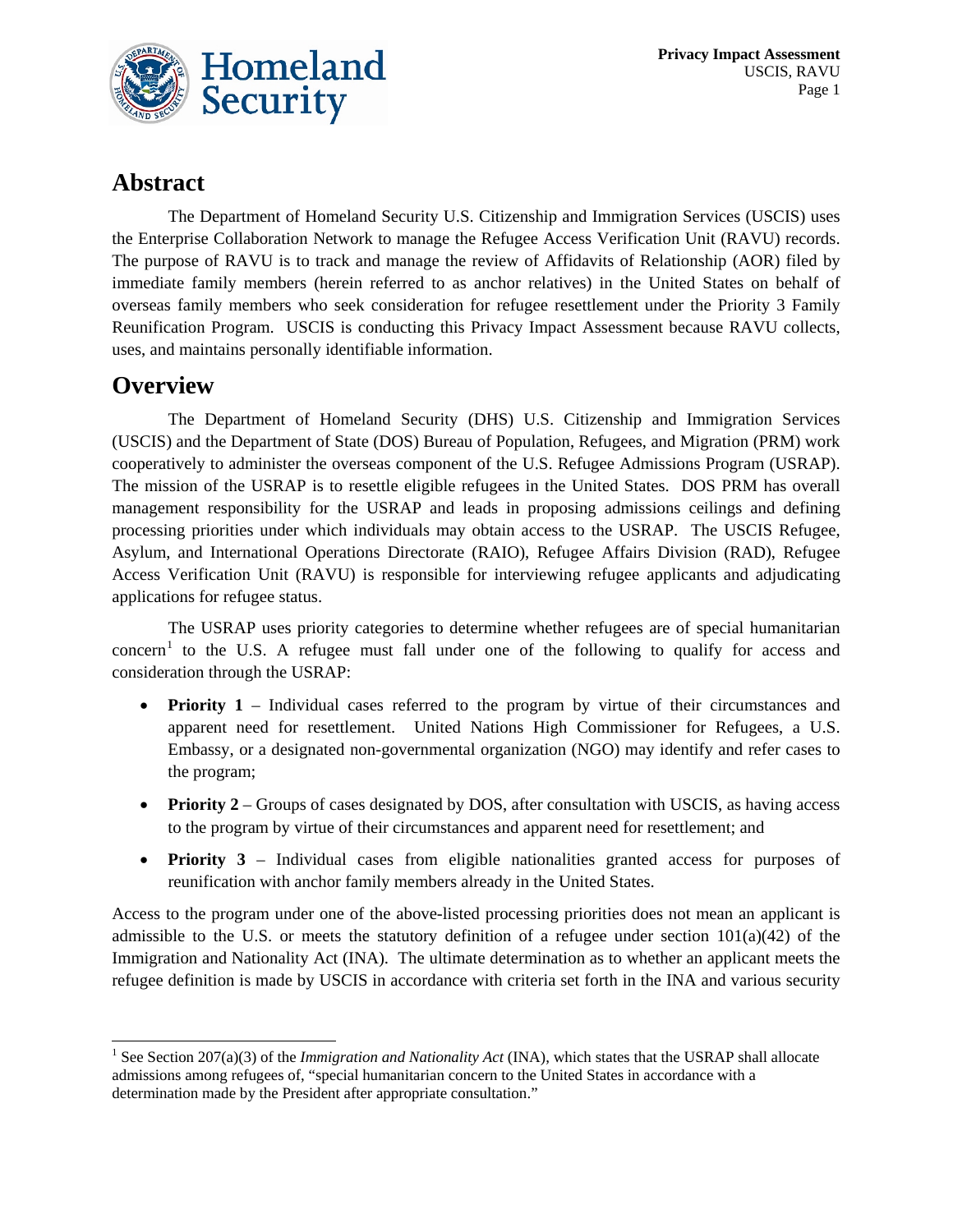

protocols. Applicants who are eligible for access under one of the established priorities are presented to USCIS officers for an interview.<sup>[2](#page-2-0)</sup>

Two separate IT systems maintain the information necessary to process applications for refugee resettlement under the Priority 3 Family Reunification Program (herein referred to as P-3): 1) The DOS Worldwide Refugee Admissions Processing System (WRAPS)<sup>[3](#page-2-1)</sup>; and 2) RAVU. WRAPS maintains information related to all individuals referred to the USRAP for resettlement. USCIS has read only access to WRAPS. In addition to the refugee interviews required for all refugee applicants, RAVU also conducts a preliminary paper review of all AORs filed for P-3 cases prior to interview by a USCIS officer overseas. The purpose of this PIA is to describe the RAVU system used to track and manage the review of P-3 cases only.

#### **Priority 3: Family Reunification Program Qualifications**

Individuals may be eligible for access to the USRAP under P-3 if certain qualifications are met. The P-3 category of USRAP affords access to members of designated nationalities who have immediate family members (herein referred to as "anchor relatives") in the United States who entered as refugees or were granted asylum. Parents, spouses, and unmarried children under the age of 21 of a qualifying anchor relative may be eligible for access to the USRAP under P-3. Relationships between the anchor relative and the qualifying family members overseas must have existed at the time of the anchor relative's admission as a refugee or at the time the anchor relative was granted asylum.

Anchor relatives may file an AOR, Form DS-7656, with DOS on behalf of their qualified family members abroad to initiate their USRAP application for refugee resettlement to the U.S. The AOR must be completed in-person by a domestic resettlement agency, a private non-governmental agency working under a cooperative agreement with DOS to assist refugees and asylees in applying for their prospective family members to join them in the U.S. under P-3. The only purpose of the form is to claim a relationship with overseas family members.

The AOR requires the anchor relative to include information about him or herself and information about relatives in order to assist DOS and USCIS in determining whether a prospective family member is qualified to apply for access to USRAP for family reunification purposes. Anchor relatives must also sign an acknowledgment of understanding that DOS may require the collection of DNA evidence to verify the claimed biological relationships, and it is the anchor relative's responsibility to pay the associated fees. The domestic resettlement agencies then forward the completed AORs electronically to the DOS Refugee Processing Center  $(RPC)^4$  $(RPC)^4$  for data entry and scanning into WRAPS. Resettlement

<span id="page-2-0"></span> $2$  Access to the USRAP under Priority 1 and Priority 2 is through referrals from the United Nations High Commissioner for Refugees (UNHCR), a U.S. Embassy, a designated NGO, or, for designated groups, through an application submitted directly by the applicant to the overseas Resettlement Support Center (RSC). Unlike access granted under Priority 3, USCIS only assesses access under Priority 1 and Priority 2 at the time of USCIS interview <sup>3</sup> WRAPS is the DOS case management database used for all refugee applicants processed for resettlement

<span id="page-2-1"></span>consideration to the U.S. Please see the WRAPS PIA and SORN for more information on this system and the information it collects, uses, and maintains. Available at http://www.state.gov/documents/organization/101146.pdf.

<span id="page-2-2"></span> $\rm{^4}$  RPC, operated by DOS contractors, is the central data repository for all overseas and domestic resettlement operations. The RPC manages the WRAPS database.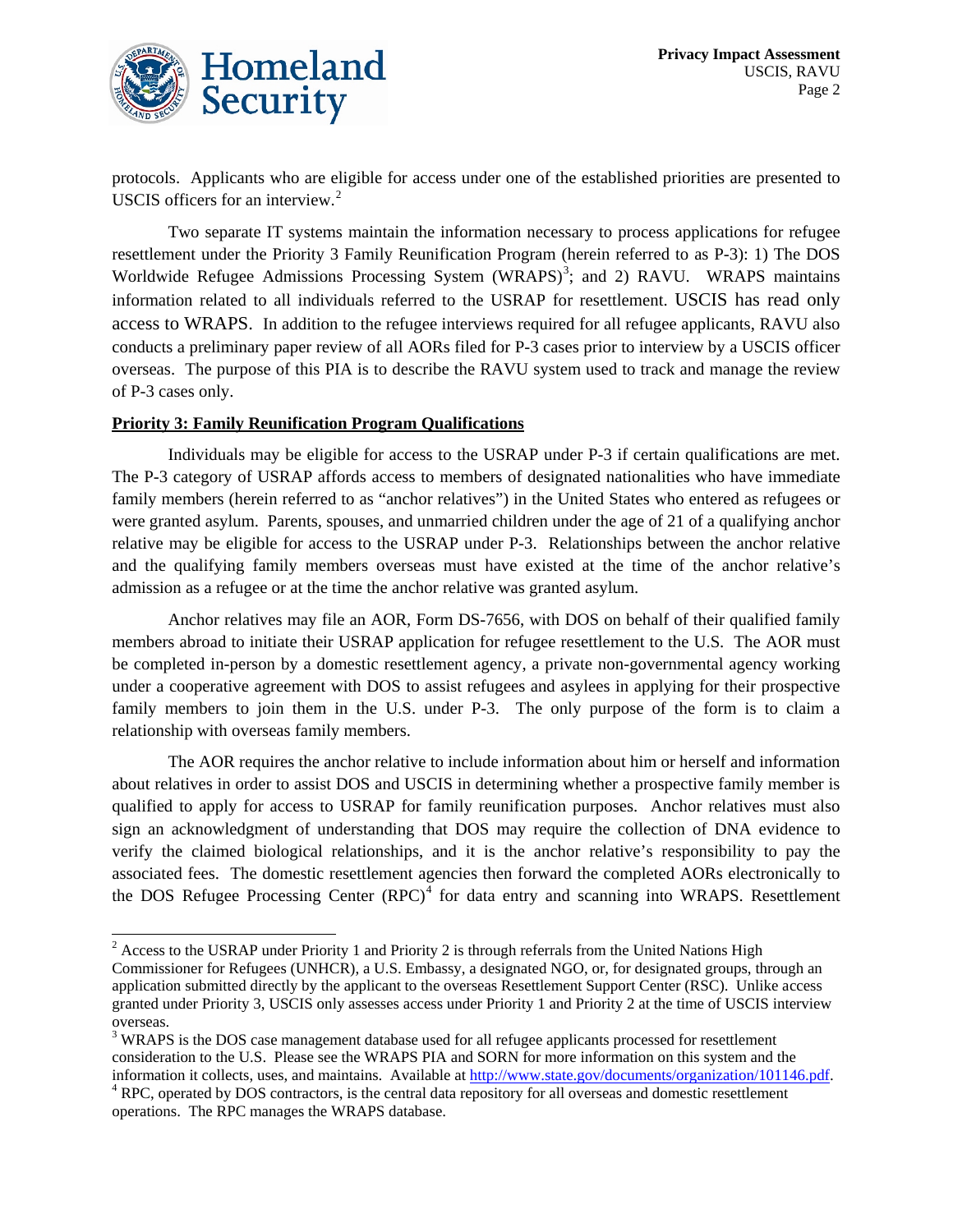

Support Centers (RSC), are assigned cases by the RPC and conduct a preliminary AOR screening with the overseas family members after the case is entered into WRAPS. The RSC is an overseas nongovernmental agency, international organization, or a U.S. Embassy contractor that has a cooperative agreement with DOS to assist in the processing of refugees for admission to the U.S.

#### *DNA Testing to Validate Biological Relationships*

USCIS is not responsible for the collection of DNA; the Department of State and its RSC partners coordinate the collection of DNA and USCIS relies on the testing results from this collection to make its determination. During the initial AOR screening interview, the RSC gathers basic biographical information from the overseas relatives listed in Section II of the AOR and provides notice to the overseas family members of the DNA testing requirements for certain claimed biological relationships as determined by DOS PRM.<sup>[5](#page-3-0)</sup> The RSC also explains to overseas family members what DNA testing does and how it has the ability to provide additional evidence to prove or disprove claimed biological relationships.

Once the initial AOR screening is completed, the RSC sends a letter to the anchor relative through the domestic resettlement agency advising him or her that DNA testing is required for certain identified relationships claimed on the AOR. This letter also includes the American Association of Blood Banks (AABB) website and detailed instructions for the accredited AABB laboratory responsible for collecting DNA samples from the anchor relative and performing the DNA analysis. An embassyappointed panel physician, under observation of a U.S. citizen RSC employee, collects DNA samples from the overseas family member. Overseas samples are shipped to the AABB lab by the RSC employee using approved chain of custody procedures established by the laboratory.

The DNA laboratory analyzing the DNA samples is required to send a copy of the results directly to the anchor relative and to the RPC. An RPC staff member redacts the alleles from the DNA results and scans a copy of the redacted results into WRAPS.<sup>[6](#page-3-1)</sup> The results include whether the biological relationship is confirmed or not confirmed, the report date, and the name of the lab.

USCIS' role begins when the RPC sends a spreadsheet with biographic information from the AOR to USCIS to initiate the review of claimed relationships by RAVU. This spreadsheet is autogenerated by WRAPS and contains information that is already available to the RAVU officer. However, providing a spreadsheet that can be imported into RAVU prevents data entry errors by officers conducting RAVU review. The spreadsheet may contain DNA results (if entered into WRAPS by the RPC) as Y or N based on whether the results meet the 99.5% threshold requirement. RAVU officers also access WRAPS to obtain a scanned copy of the AOR, DNA results, and additional information gathered from the RSC's initial AOR screening interview. RAVU will verify this information against the information provided in the spreadsheet to ensure accuracy.

<span id="page-3-0"></span> <sup>5</sup> <sup>5</sup>DNA testing is currently used to verify claimed biological parent-child relationships and may be conducted between the anchor relative and qualifying family member and/or between family members on a refugee case. The RSC determines the relationships that will be tested at pre-screening based on DOS PRM guidance and sends the letter to the anchor relative through the domestic resettlement agency.<br><sup>6</sup> Alleles are used as genetic markers in DNA testing for paternity or maternity.

<span id="page-3-1"></span>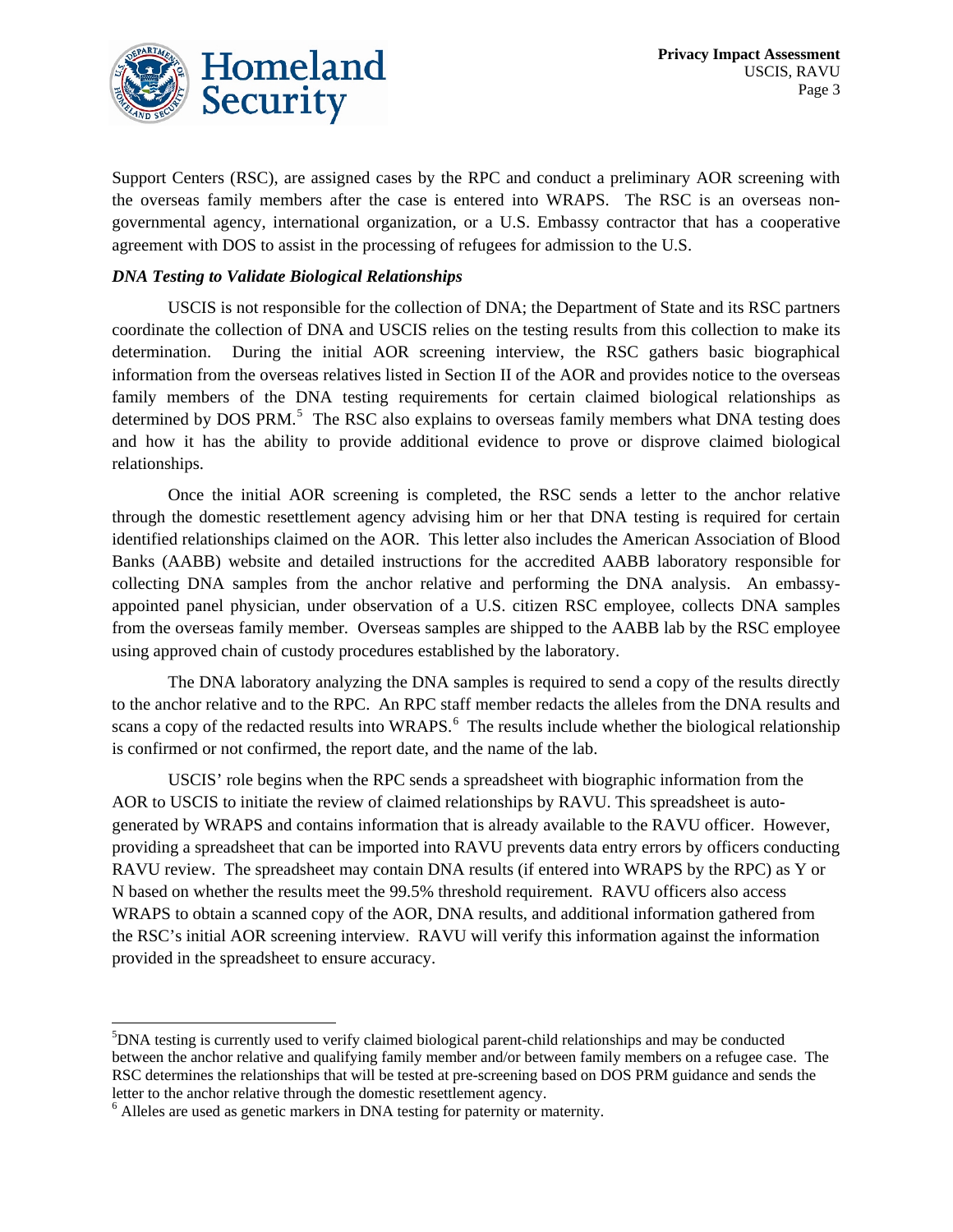

#### **Determining Eligibility for Priority 3**

RAVU's role in P-3 processing is to conduct an initial paper review of the claimed relationships between the anchor relative and overseas family members listed on the AOR. All AORs are subject to a RAVU review and only those family members on AORs who are cleared by USCIS proceed to a refugee interview with a USCIS officer overseas. To support this function, USCIS developed the RAVU database using the existing SharePoint Enterprise Collaboration Network (ECN) to track and manage the review of AORs, as well as generate reports, forms, and letters.<sup>[7](#page-4-0)</sup> ECN is a virtual work environment that allows users to collaborate, share information, and enhance productivity. RAVU allows users to enter data into a site through manual typing and attaching documents in a virtual space. Data from AORs and corresponding documents from the A-file are uploaded from individual computers to a secured centralized site in ECN.

The RAVU review process has three steps: 1) Case Receipt Process; 2) Case Review and Eligibility Decision; and 3) Case Decision Output. The general procedural steps below outline the process associated with determining eligibility for refugee resettlement consideration through the USRAP under P-3. Each of these steps is designed to ensure a thorough review and the efficient management of the P-3 request. USCIS uses the RAVU database to track and manage the review of AORs.

#### *Case Receipt Process*

The RPC provides RAVU with a spreadsheet containing all P-3 cases ready for RAVU review on a weekly basis through a secure DOS file-sharing website maintained by the RPC. This spreadsheet contains biographic information provided by the anchor relative on the AOR for the anchor relative and his or her claimed overseas relatives, including name, date of birth, place of birth, familial relationship, marital status, and information regarding the domestic resettlement agency that filed the AOR for the anchor relative. RPC also assigns a globally unique identifier (GUID), a string of 32 characters, to each case. USCIS imports this spreadsheet into the RAVU database to initiate the case review process to prevent typographical errors.

RAVU officers thoroughly review each AOR and supporting documentation in the anchor relative's A-file to determine if the anchor relative had previously established a familial relationship with the individuals listed in the AOR during his or her USCIS application process. RAVU e-mails a spreadsheet listing all required A-files to the National Records Center (NRC) for scanning.<sup>[8](#page-4-1)</sup> The NRC scans all necessary documentation from the anchor relative's A-file as identified by RAD as instrumental in assessing the relationships between the anchor relative and beneficiaries listed on the AOR. Examples may include, but are not limited to, prior applications filed by the anchor relative, the anchor relative's refugee or asylum case notes, family trees, refugee pre-screening documents, and copies of identity documents. Documents from the A-file containing derogatory information regarding the anchor relative

<span id="page-4-0"></span> <sup>7</sup> Please refer to the DHS/ALL/PIA-037 DHS SharePoint and Collaboration Sites PIA for a full description of DHS's use and requirements of SharePoint at [www.dhs.gov/privacy.](http://www.dhs.gov/privacy) RAVU was designed in accordance with DHS/ALL/PIA-037.<br><sup>8</sup> The A-file includes information such as applications and petitions for benefits; vital identity documents (e.g., birth

<span id="page-4-1"></span>certificates, passports, marriage certificates); biometrics information (e.g., photographs, fingerprints); law enforcement supporting documents (e.g., "rap sheet"); and other documents material to immigration applications (e.g., naturalization certificates, tax returns, labor certification, correspondence, court dispositions, interview notes).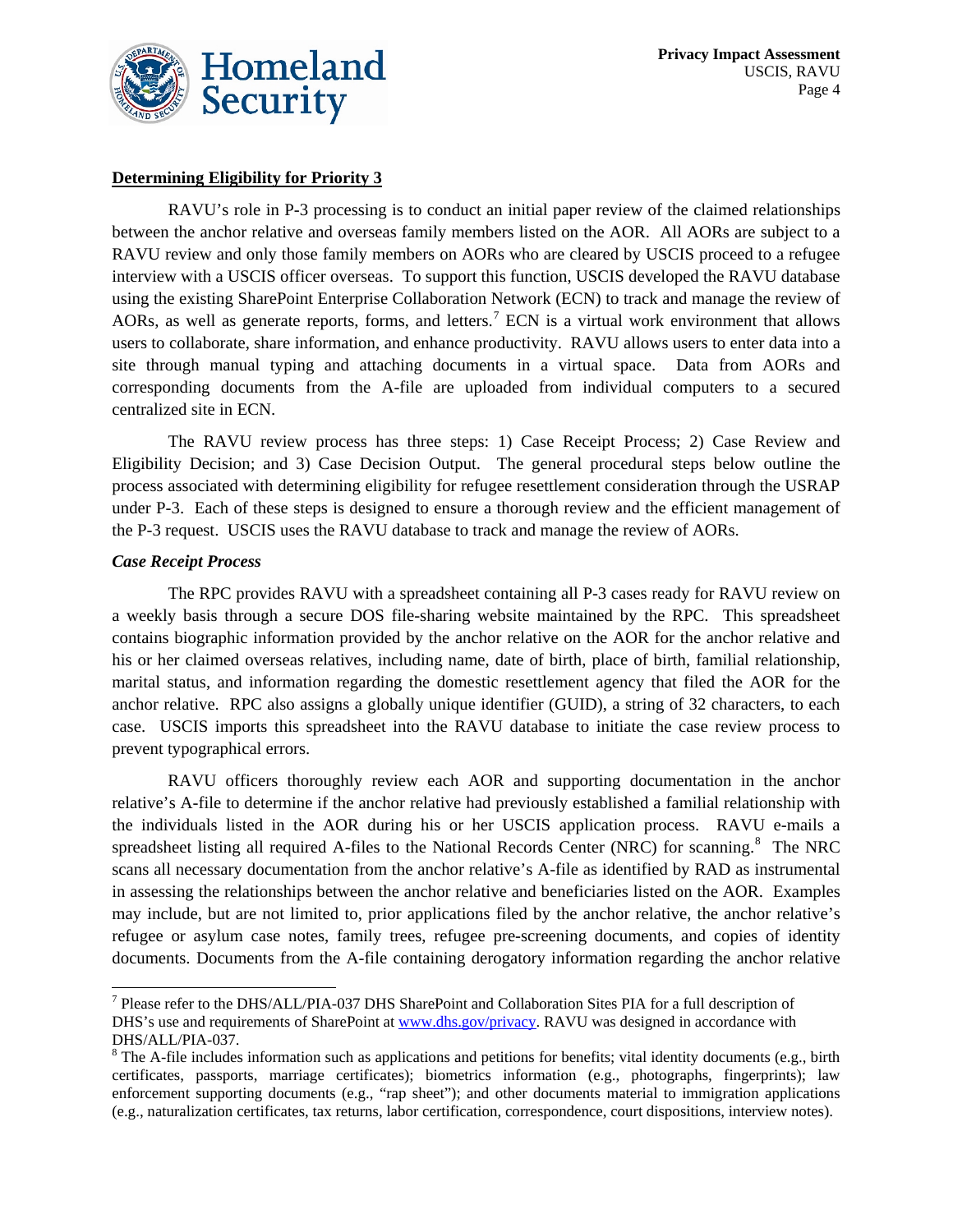

from DHS systems or U.S. government investigations are also scanned by the NRC for review by RAVU. The NRC uploads these documents into a designated site in RAVU only accessible by RAVU officers and supervisors responsible for reviewing RAVU cases.

#### *Case Review and Eligibility Decision*

All RAVU officers and supervisors have access to WRAPS. RAVU officers obtain a copy of the AOR from WRAPS and compare the information provided on the AOR with the information available in USCIS records, including the anchor relative's A-file and available systems. RAVU officers conduct background and security checks using DHS, DOS, and other federal databases, as necessary, to verify the claimed relationships between the anchor relative and the overseas family members, identify any benefit applicants who may pose a risk to national security or public safety, and identify derogatory information that may affect eligibility for the benefit sought. RAVU officers may record any information found in these systems and the information provided on the AOR in the comments section of RAVU.

Officers also review the DNA results in WRAPS and record those results in the RAVU database as additional evidence relating to the verification of claimed relationships. All decisions regarding P-3 access made by the officer as a result of this review are recorded in the RAVU database. The RAVU database contains the decision for the case, biographic information regarding the anchor relative and overseas family members, fraud indicators identified by the reviewing officer, and two comment sections containing the refugee officer's findings for the case and the supervisor's comments after reviewing the case. When the spreadsheet from the RPC is imported into the database, RAVU automatically creates a database record for each qualifying family member listed on the AOR.

#### *Case Decision Output*

Based on the information collected in the RAVU database, a RAVU Checklist is generated summarizing the results for the USCIS interviewing officer. The RAVU Checklist contains the name, nationality, relationship, and A-number of the anchor relative and the qualifying family member, as well as the names of all claimed overseas relatives included on the AOR. The RAVU Checklist also contains a summary of the RAVU decision, including any inconsistencies identified between the AOR and available immigration records and security checks. The RAVU checklist is a print out of the information from the database. Due to electricity and/or internet connection outages at some interviewing locations, interviewing officers use the checklist to address inconsistencies that have been discovered and any suggested lines of inquiry that should be covered during interview. Once the RAVU Checklist is printed and stamped approved by the supervisory refugee officer, it is put into a sealed envelope and shipped overseas. Only USCIS officers have access to the contents of the sealed envelope.

The RAVU database also generates decision letters that USCIS sends to the domestic resettlement agencies, through the RPC, to provide them with a summary of the RAVU decision. The domestic resettlement agencies distribute these letters to the anchor relatives. The RAVU database also exports spreadsheets containing basic RAVU decision information (approved or rejected) for each individual on an AOR. Electronic copies of these spreadsheets are sent to the RPC through the DOS secure file-sharing website and imported into WRAPS, which updates the RAVU case status. The GUID is used to accurately link the imported RAVU decision results to the correct individual in WRAPS.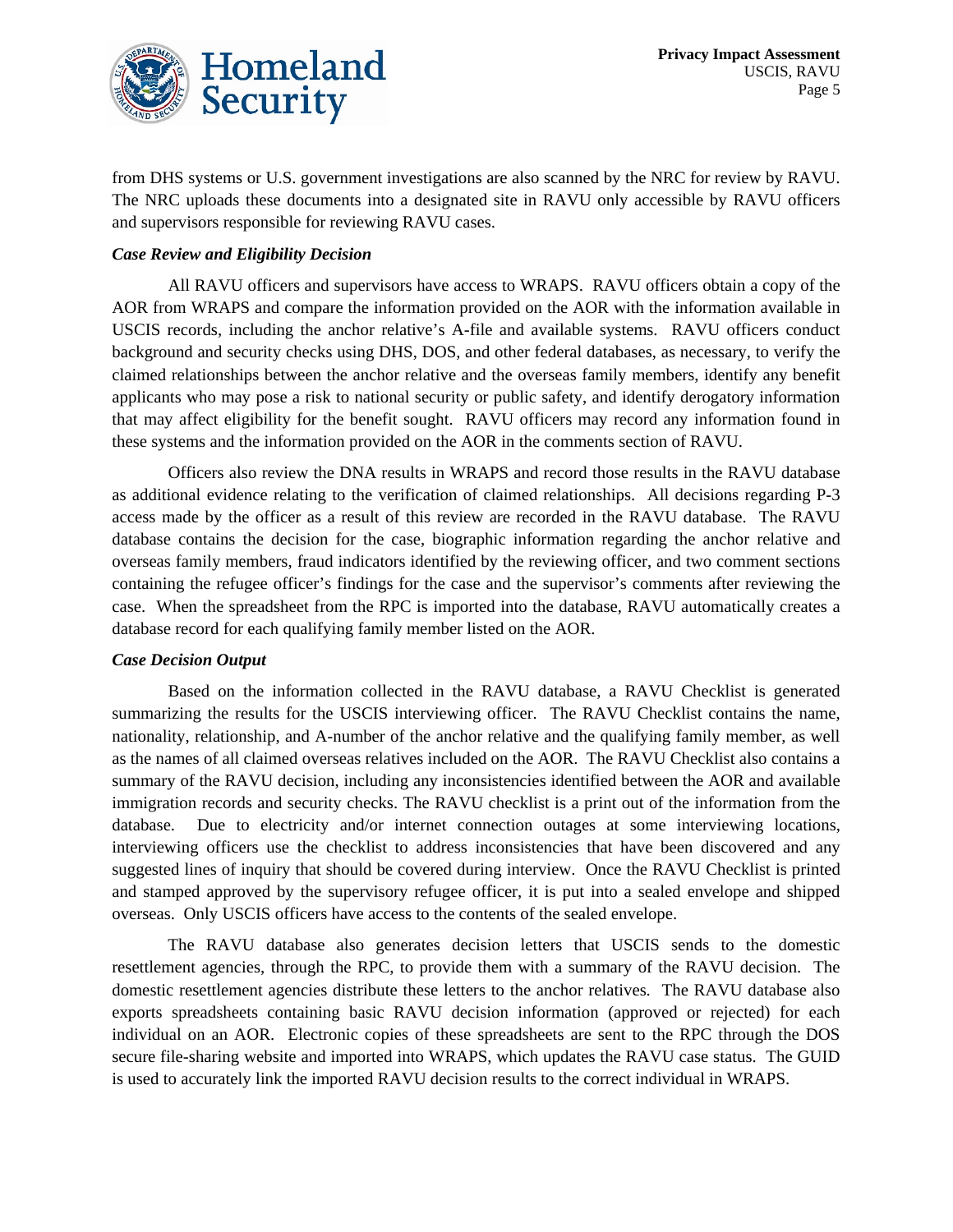

Based on the RAVU case status in WRAPS, the RSC will pre-screen<sup>[9](#page-6-0)</sup> those individuals who have been cleared for processing and present these individuals to USCIS for final interview. Inconsistent information found during the RAVU review may lead to a denial of refugee status at USCIS interview. Interviewing officers note their final decisions on the Refugee Application Assessment, which is included in the refugee case file that becomes the individual's A-file. The RSC will close any cases in WRAPS that have been rejected by RAVU.

The RAVU Checklist, as well as a copy of the AOR filed by the anchor relative, is included in the refugee case file<sup>[10](#page-6-1)</sup> for review by the USCIS officer conducting the refugee interview. The contents of the refugee case file become the individual's A-file once an applicant for refugee status has entered the U.S. at a Port of Entry or a final decision to deny refugee status has been made. A-files are not created for individuals who are not granted access to an overseas refugee interview by RAVU. USCIS also interfiles copies of the AOR, RAVU Checklist, and RAVU decision letter with the anchor relative's A-file once the RAVU review is complete.

#### *Cases Suspected of Fraud*

DOS and USCIS jointly halted most P-3 processing in 2008 based on widespread fraud revealed by a DNA pilot conducted by DOS in East and West Africa.<sup>[11](#page-6-2)</sup> To combat this issue, DOS incorporated a new requirement in the P-3 process for DNA testing of certain claimed biological relationships between the anchor relative and overseas qualifying family members. Inconsistencies between claimed relationships on the AOR and information available in USCIS records are documented in the RAVU database. Fraud discovered during RAVU review is recorded on the RAVU Checklist and included in the anchor relative's A-file. Evidence of past immigration fraud could have an adverse effect on future immigration benefits sought by the individual, including applications for adjustment of status or naturalization. Significant fraud, including fraud related to an anchor relative's original refugee or asylum case or potential alien smuggling, may be reported to the Fraud Detection and National Security Directorate (FDNS) for possible investigation and termination of immigrant status.<sup>12</sup> If it is determined that a genuine relationship does not exist between the anchor relative and a claimed overseas family member, the processing of his or her overseas family member's P-3 refugee case will be terminated.

The primary privacy risk identified with RAVU is that USCIS relies on multiple sources to verify a claimed relationship between the anchor relative and the claimed overseas relative. There is a possibility of inconsistent or missing information. To mitigate this risk, USCIS provides the individual with an opportunity to correct any missing or inconsistent information. When information necessary for making a determination is missing, the AOR is rejected as incomplete and a RAVU decision letter is sent to the anchor relative through the domestic resettlement agency notifying him or her of the missing information. The anchor relative will have 90 days from the date from which this letter is sent to submit an updated

<span id="page-6-0"></span> <sup>9</sup> During pre-screening RSCs collect the initial refugee claim, fill out the I-590 application form, and create a family

<span id="page-6-1"></span>tree for all refugee applicants.<br><sup>10</sup> The refugee case file is a hard copy of the documents related to the refugee resettlement case. This later becomes<br>the A-file as described below.

<span id="page-6-2"></span> $11$  Please see the Fraud in the Refugee Family Reunification (Priority Three) Program Fact Sheet for more information, available at http://www.state.gov/j/prm/releases/factsheets/2009/181066.htm.<br><sup>12</sup> Please see the USCIS/FDNS/PIA-044 for more information on the fraud referral process at

<span id="page-6-3"></span>[http://www.dhs.gov/sites/default/files/publications/privacy/privacy\\_pia\\_uscis\\_frauddetection\\_07302012.pdf.](http://www.dhs.gov/sites/default/files/publications/privacy/privacy_pia_uscis_frauddetection_07302012.pdf)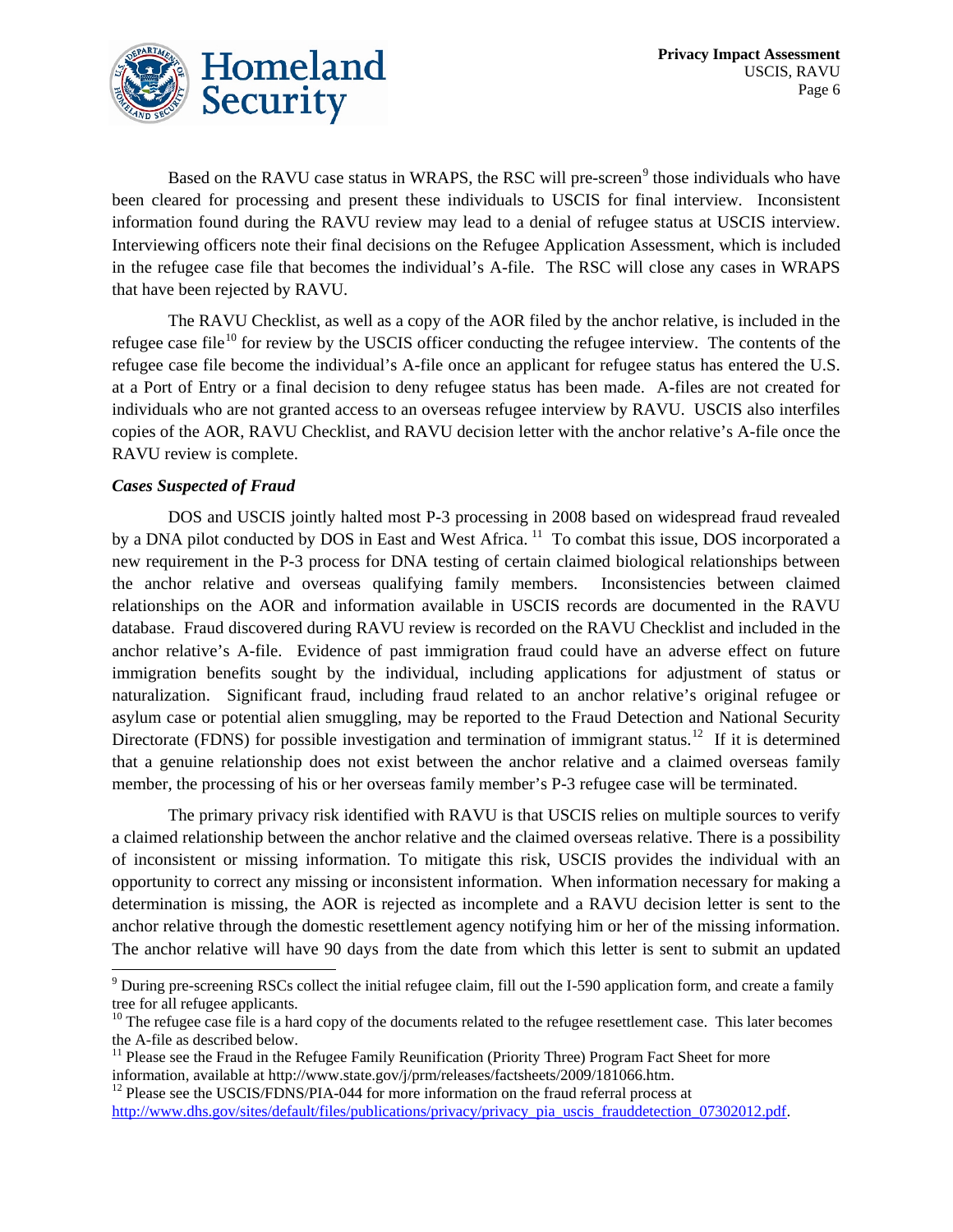

AOR with the missing information. If RAVU determines that the anchor relative is unlikely to be able to provide additional information to support the claimed relationship and no inconsistent information has been found during the RAVU review, it will forward the AOR overseas for interview. The USCIS interviewing officer will be responsible for making the final determination of whether or not the claimed relationship is genuine. In addition, all of the information RAVU reviews has been provided by the anchor relative and often verified by a USCIS officer during the anchor's refugee interview, including information from the A-file and information submitted by the anchor in the AOR. RAVU considers the significance of any inconsistencies found when making a determination regarding access. Resettlement agencies have also been trained by DOS PRM and USCIS to provide counseling to the anchor relatives and solicit explanations regarding any known inconsistencies.

# **Section 1.0 Authorities and Other Requirements**

#### **1.1 What specific legal authorities and/or agreements permit and define the collection of information by the project in question?**

The Immigration and Nationality Act (INA), 8 U.S.C. §§ 1157 and 1522(b), as amended, provides the legal authority to collect and use information for the Priority 3 Family Reunification Program.

#### **1.2 What Privacy Act System of Records Notice(s) (SORN(s)) apply to the information?**

The STATE-59<sup>[13](#page-7-0)</sup> Refugee Case Records SORN covers the collection of information from individuals who have applied for admission to the U.S under the USRAP and individuals in the United States who claim a relationship with certain family members overseas in order to establish their access to the USRAP. Routine Use 1 of STATE-59 Refugee Case Records permits DOS to share information with USCIS to determine the eligibility and admissibility of individuals applying for admission to the U.S. as refugees or any other immigration benefit under U.S. law.

Concurrent with the publishing of this PIA, DHS is updating and reissuing DHS/USCIS-008 Refugee Access Verification Unit System of Records Notice to clarify that the SORN covers the review of AORs filed by anchor relatives in the U.S. on behalf of certain family members overseas seeking consideration for refugee resettlement under  $P - 3$ .<sup>[14](#page-7-1)</sup> The DHS/USCIS/ICE/CBP-001 - Alien File, Index, and National File Tracking System of Records (June 13, 2011, 76 FR 34233) also covers the materials from the refugee case file, which are consolidated into the A-file after the individual is admitted to the U.S. at a Port of Entry or a final decision to deny refugee status has been made.<sup>[15](#page-7-2)</sup> A-files are created for individuals who are interviewed by a USCIS officer overseas.

<span id="page-7-1"></span><span id="page-7-0"></span><sup>&</sup>lt;sup>13</sup>STATE-59 Refugee Case Records SORN is available at  $\frac{http://www.state.gov/documents/organization/102801.pdf}{\text{DHS/USCIS-008} }$  Refugee Access Verification Unit SORN is available at  $\frac{http://www.gpo.gov/fdsys/pkg/FR-2008-12-19/http://www.gpo.gov/fdsys/pkg/FR-2008-12-19/http://www.gpo.gov/fdsys/pkg/FR-2008-$ 

<span id="page-7-2"></span> $\frac{2000 \text{ Hz}}{15}$  $\frac{2000 \text{ Hz}}{15}$  $\frac{2000 \text{ Hz}}{15}$  The DHS/USCIS/ICE/CBP-001 - Alien File, Index, and National File Tracking System of Records SORN is available at [http://www.gpo.gov/fdsys/pkg/FR-2011-06-13/html/2011-14489.htm.](http://www.gpo.gov/fdsys/pkg/FR-2011-06-13/html/2011-14489.htm)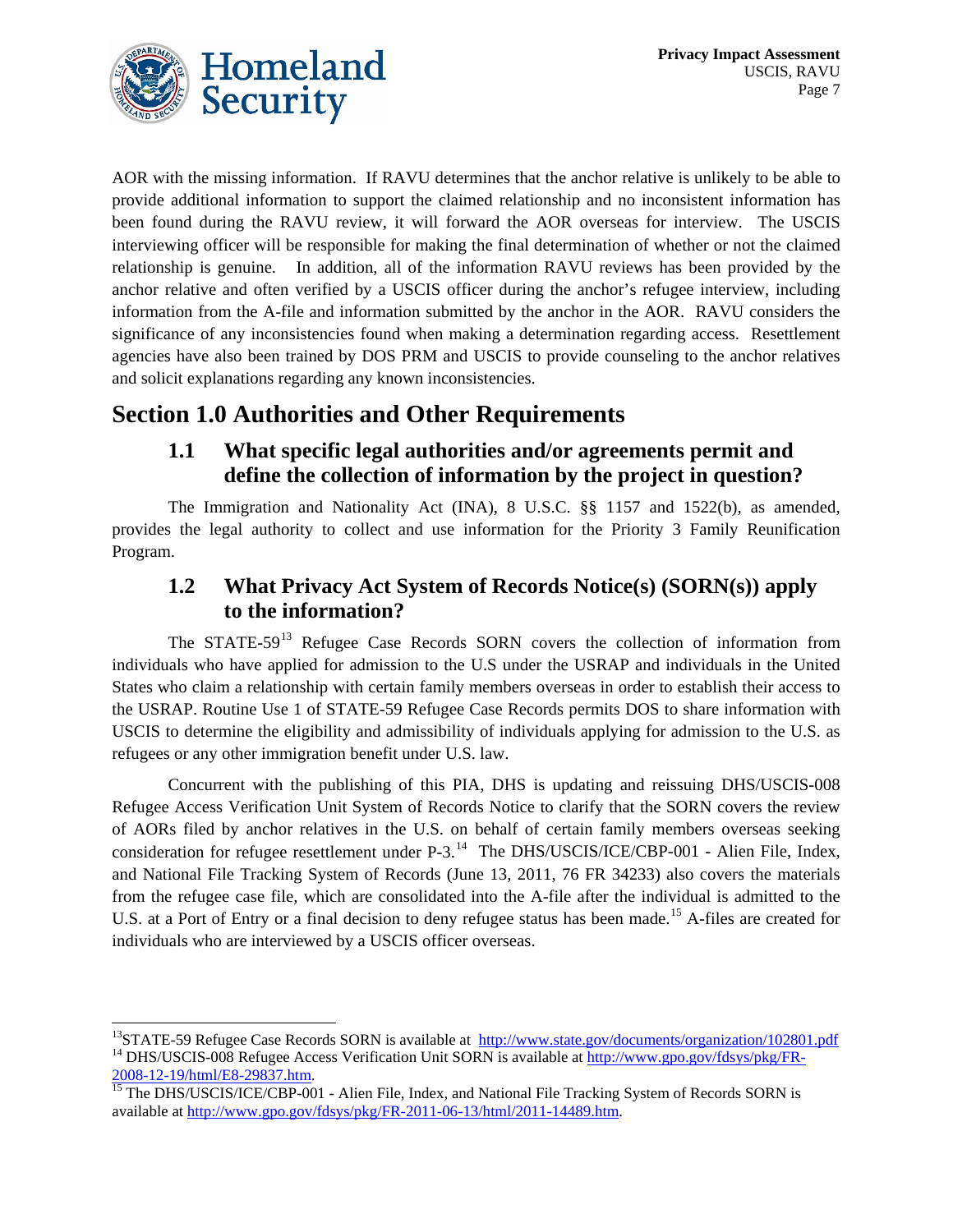

#### **1.3 Has a system security plan been completed for the information system(s) supporting the project?**

RAVU is covered as a subsystem under the DHS SharePoint as a Service (SPaaS) Authority to Operate (ATO). The ATO for SPaaS was issued on August 5, 2011, and is set to expire after three years.

#### **1.4 Does a records retention schedule approved by the National Archives and Records Administration (NARA) exist?**

NARA approved the RAVU Records [N1-563-04-05] and A-file [N1-566-08-11] Retention Schedule. USCIS is working with NARA to supersede/revise the RAVU Retention Schedule to reflect a 15-year retention of the Master File instead of the current 20 years.

#### **1.5 If the information is covered by the Paperwork Reduction Act (PRA), provide the OMB Control number and the agency number for the collection. If there are multiple forms, include a list in an appendix.**

RAVU does not collect information directly from the individual. DOS uses Form DS-7656, Affidavit of Relationship, to establish qualifications for access under P-3, which is subject to PRA requirements. DOS obtained OMB approval for Form DS-7656 (OMB No. 1405-0208).

## **Section 2.0 Characterization of the Information**

The following questions are intended to define the scope of the information requested and/or collected, as well as reasons for its collection.

#### **2.1 Identify the information the project collects, uses, disseminates, or maintains.**

RAVU maintains information about anchor relatives located within the United States and claimed qualifying family members overseas who are listed in Section II of the AOR.

Information about the anchor relative gathered from scanned documents in the A-file may include:

- Full Name;
- Physical and Mailing Address;
- Telephone and Fax Numbers;
- Date of Birth;
- Gender;
- A-Number;
- Social Security number;
- **Immigration Status;**
- Date of Arrival in the U.S.;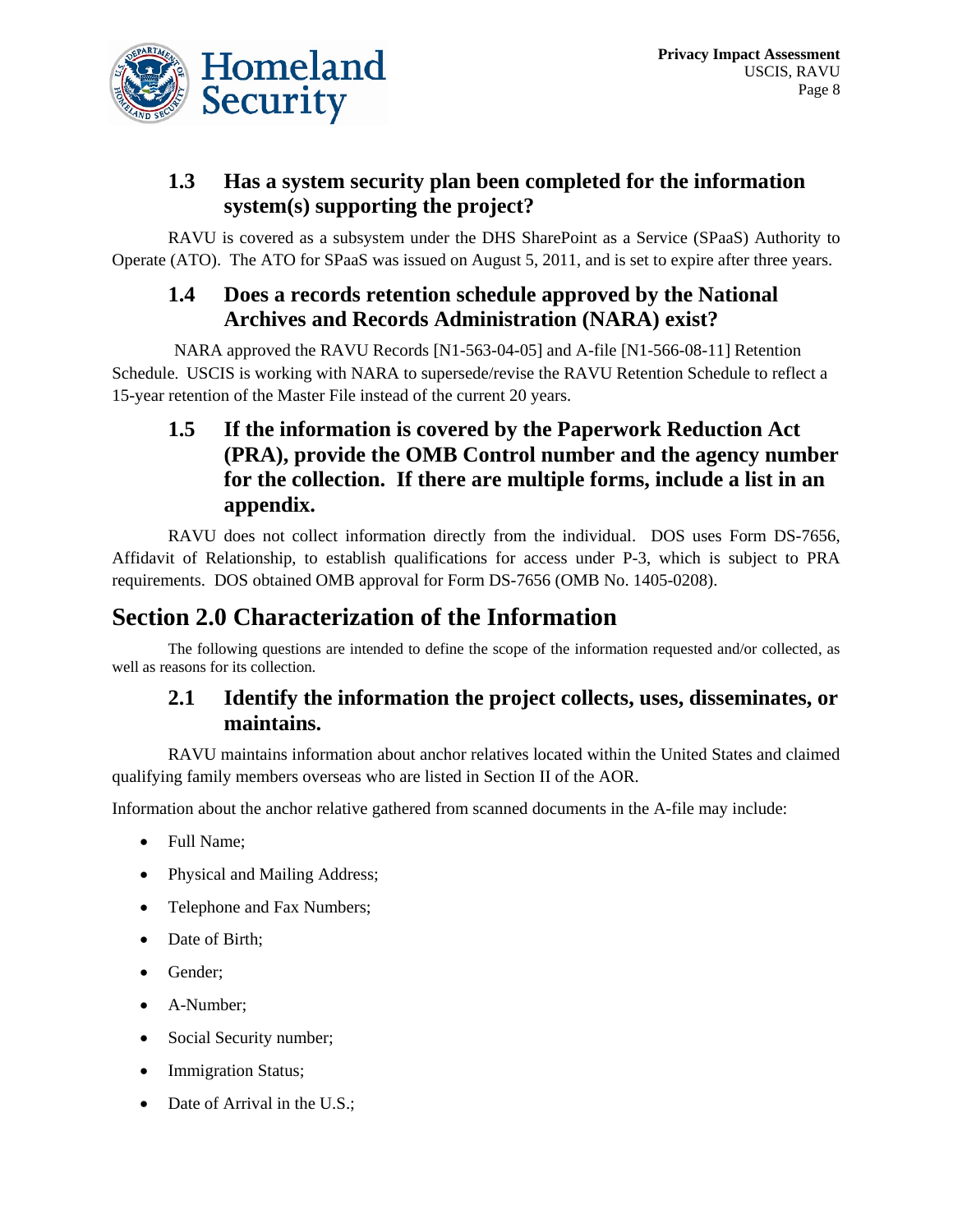

- Date Asylum/Refugee status was granted;
- Mother's Maiden Name;
- Documents establishing identity and claimed relationship (i.e., marriage record, civil or criminal history, medical records, education records);
- Biometric identifiers (i.e., weight, color of eyes and hair, and facial marks);
- Photographic Facial Image;
- Civil or criminal history information;
- Reports of investigations or derogatory information obtained from DHS and other federal systems;
- Refugee and asylum interview notes and assessments; and
- Other unique identifiers, including information found in the A-File used to facilitate a determination.

Information about the anchor relative collected in the AOR and through the RAVU review may include:

- Full Name;
- Date of Birth;
- Gender;
- City/Country of Birth;
- A-Number;
- Immigration Status;
- Date of Arrival in the U.S.;
- Date Asylum/Refugee status was granted;
- Names, dates of birth, and locations of immediate relatives; and
- DNA Results confirmed or not confirmed.

Information about overseas family members may include:

- Full Name;
- Gender;
- Date of Birth;
- City of Birth;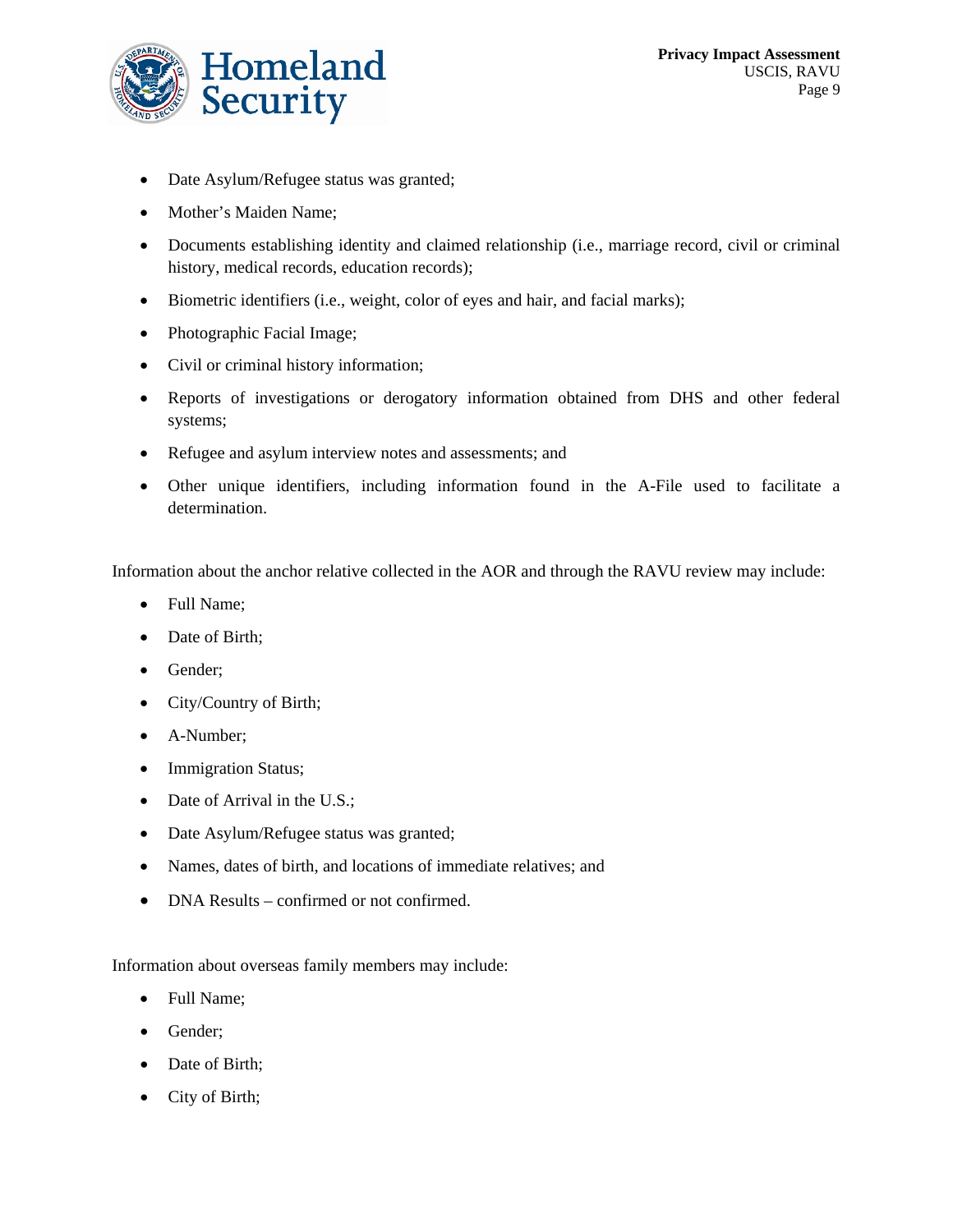

- Country of Birth;
- Nationality;
- Marital Status;
- A-Number (if applicable);
- Relationship to Anchor Relative;
- DNA Results confirmed or not confirmed;
- Photographic facial image;
- Civil or criminal history information (if available); and
- Reports of investigations or derogatory information obtained from DHS or other federal systems (if available).

RAVU findings, including inconsistencies between claimed relationships in the AOR and available USCIS records, are recorded on RAVU Checklists and RAVU decision letters. RAVU generates reports to track USCIS officer and supervisor productivity, fraud trends, and case workload for use within RAD.<sup>[16](#page-10-0)</sup> The database will also generate one page reports containing workload and overall fraud trends within particular domestic resettlement agencies, which may be shared with those agencies and DOS PRM. Information gathered from available DHS, DOS, or other federal systems may also be recorded in the RAVU database.

#### **2.2 What are the sources of the information and how is the information collected for the project?**

RAVU does not collect information directly from the individual. The anchor relative supplies the biographical information on the AOR, which they provide to the domestic resettlement agency responsible for completing the AOR and submitting the form to DOS. USCIS collects information from DOS (including DNA results), the anchor relative's A-file, and DHS and other federal systems to determine whether the anchor relative's claimed overseas relatives are eligible for access to P-3. USCIS officers will conduct interviews with the anchor relative's qualified overseas relatives to determine their eligibility for admission to the United States as a refugee.

#### **2.3 Does the project use information from commercial sources or publicly available data? If so, explain why and how this information is used.**

USCIS does not collect information from commercial or publicly available data sources to verify the relationship between the anchor relative and claimed overseas relatives listed on the AOR.

<span id="page-10-0"></span><sup>&</sup>lt;sup>16</sup> Please see the Employee Production Reporting Tool PIA for more information, available at www.dhs.gov/privacy.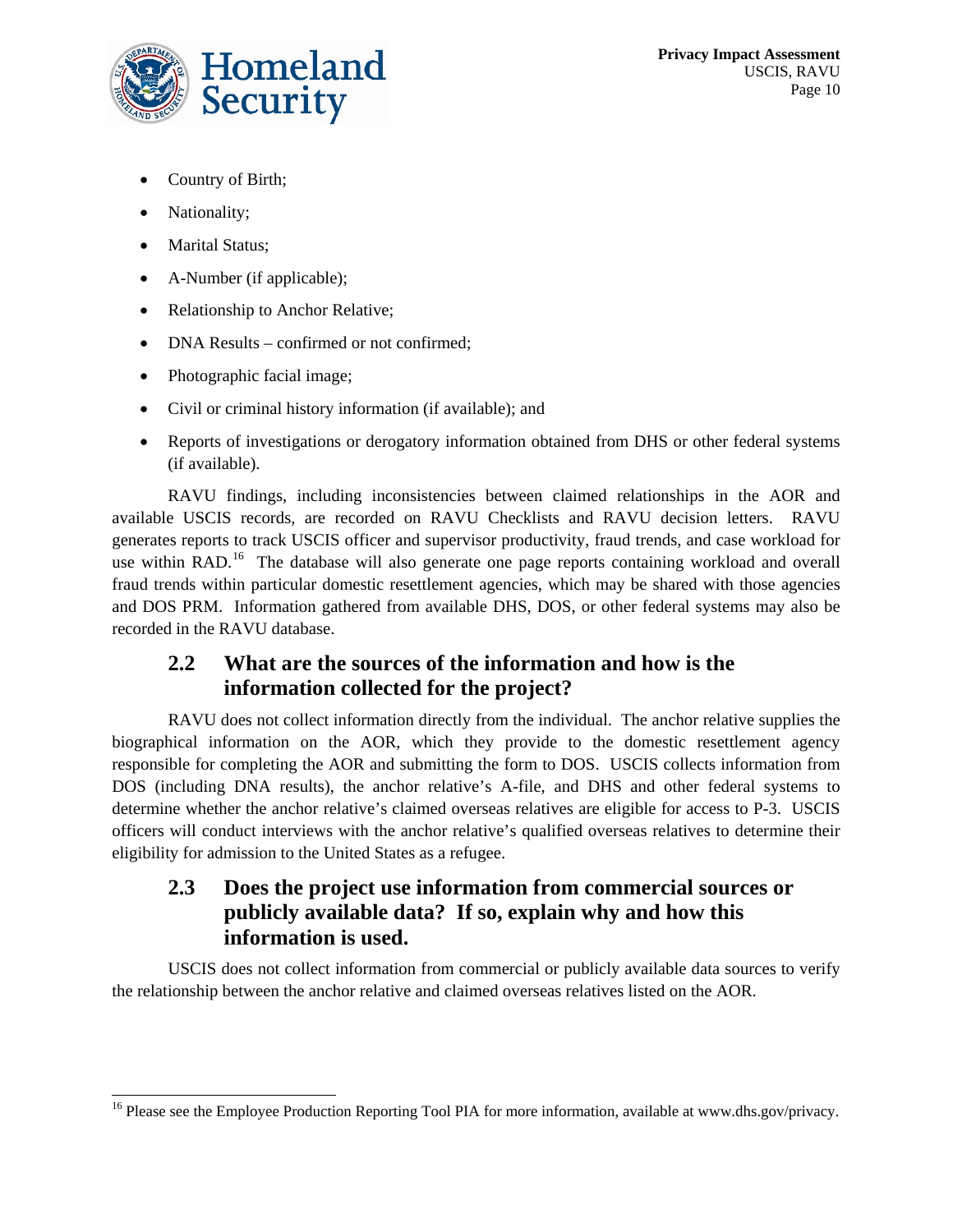

#### **2.4 Discuss how accuracy of the data is ensured.**

RAVU will compare information provided by the anchor relative in the AOR with information available to USCIS in the anchor relative's A-file, DNA results provided to USCIS by DOS, and DOS and other federal systems. AABB accredited laboratory testing procedures will be followed for the collection and processing of any DNA collected by DOS for the purposes of verifying the relationships between the anchor relative and his or her claimed overseas relatives. RAVU will also compare information provided by the anchor relative in the AOR with information provided by the claimed overseas relatives during RSC pre-screening to determine eligibility. If the refugee applicants are granted access under P-3 and interviewed by USCIS, any inconsistencies found during the RAVU review will be discussed with the claimed overseas relatives during the refugee interview.

## **2.5 Privacy Impact Analysis: Related to Characterization of the Information**

**Privacy Risk:** There is a risk that RAVU will collect more information than is necessary to perform USCIS' mission.

**Mitigation:** RAVU has been carefully designed to collect and store only the information that is necessary for the officers to make required P-3 refugee access determinations. The information collected and stored on the RAVU ECN site is required to establish the identity of the anchor relative and claimed overseas relatives and is used to determine whether claimed overseas relatives are eligible for access under P-3. The NRC has been trained on which documents from the A-files are necessary to review in order to verify relationships between the anchor relatives and their claimed overseas relatives. Only these documents are scanned and uploaded to the RAVU ECN site.

**Privacy Risk:** There is a risk that inaccurate information will be used to determine claimed relationships.

**Mitigation:** RAVU relies on several different systems (i.e., WRAPS, RAVU, A-File) to verify a claimed relationship between the anchor and claimed overseas relationship. All of the information RAVU reviews has been provided by the anchor relative and often verified by a USCIS officer during the anchor's refugee interview, including information from the A-file and information submitted by the anchor in the AOR. RAVU takes into consideration the significance of any inconsistencies found when making a determination regarding access. Domestic resettlement agencies are also trained by DOS PRM and USCIS to provide counseling to the anchor relatives and solicit explanations regarding any known inconsistencies.

**Privacy Risk:** There is a risk that copies of paper A-Files are scanned and uploaded in the RAVU database, thus creating duplicate records.

Mitigation: Scanned copies of the A-file will only be used for RAVU determinations and will not be reviewed for adjudications by any other component of USCIS. Scanned copies of the A-file uploaded into the RAVU database will be deleted when no longer needed for agency business.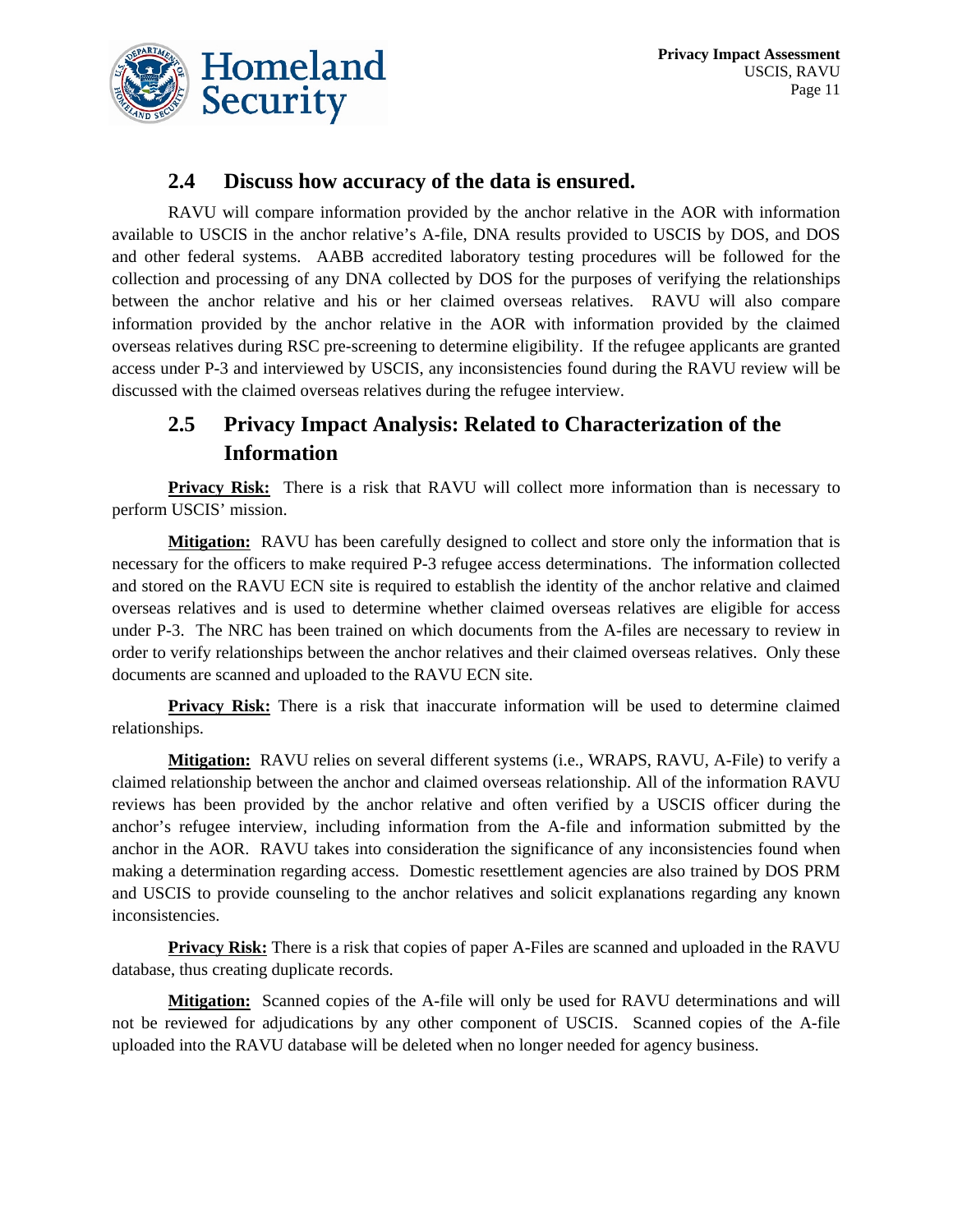

## **Section 3.0 Uses of the Information**

The following questions require a clear description of the project's use of information.

#### **3.1 Describe how and why the project uses the information.**

USCIS uses the RAVU database to track and manage the review of AORs filed by anchor relatives in the U.S. on behalf of certain overseas family members seeking consideration for refugee resettlement under P-3. USCIS compares the information contained in the AOR with the information contained in the anchor relative's A-file and other USCIS records to determine eligibility for access to the USRAP. DNA results collected by DOS are also used to verify some claimed family relationships.

## **3.2 Does the project use technology to conduct electronic searches, queries, or analyses in an electronic database to discover or locate a predictive pattern or an anomaly? If so, state how DHS plans to use such results.**

RAVU does not use technology to discover or locate a predictive pattern or anomaly for P-3 case reviews. The RAVU database generates statistical reports to determine productivity of RAD officers and supervisors. Reports are also generated to identify fraud trends among P-3 anchor relatives and claimed overseas relatives and are also used to track final decisions. Fraud trends collected by RAVU may be used by USCIS and DOS PRM to assess the validity of the P-3 program.

## **3.3 Are there other components with assigned roles and responsibilities within the system?**

No. Access to RAVU is limited to USCIS employees with a valid need to know. Suspected fraud cases may be shared with USCIS FDNS.

#### **3.4 Privacy Impact Analysis: Related to the Uses of Information**

**Privacy Risk:** There is a risk that collected information may be used for a purpose incompatible with the original purpose of collection.

**Mitigation:** Auditing functions track any changes made by users in the RAVU database. The importance of confidentiality, particularly for refugee cases, is covered during Refugee Division Officer Training Course (RDOTC), which is mandatory for all refugee officers and supervisory refugee officers. All USCIS employees receive mandatory Computer Security Awareness Training and Privacy Act training, which identify how to safeguard Personally Identifiable Information and For Official Use Only documentation. These trainings also identify the criminal and civil penalties associated with the unauthorized disclosure of this information.

**Privacy Risk:** There is a risk that incomplete information could be used to make an adverse determination regarding the claimed relationship between the anchor relative and the overseas family member.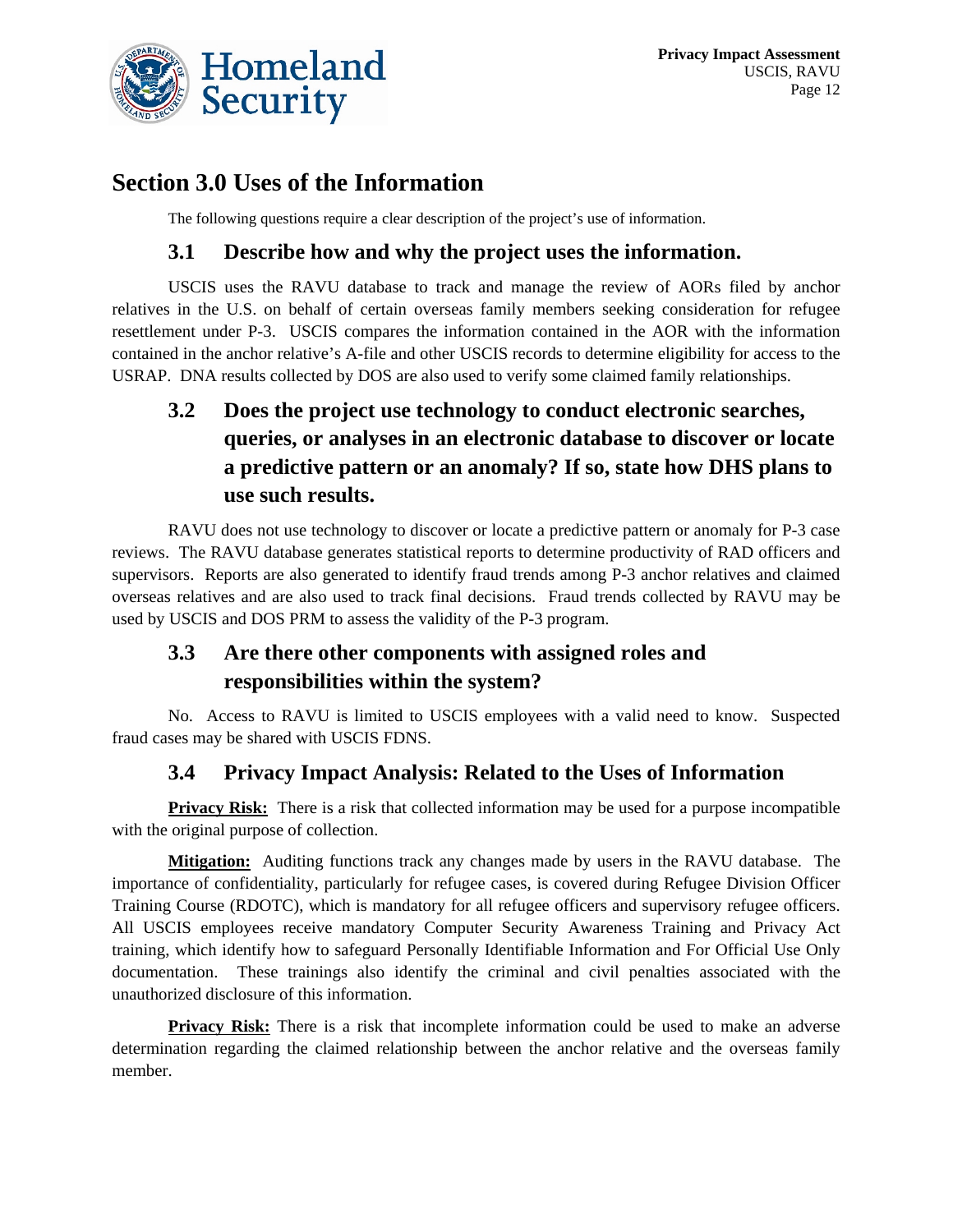

**Mitigation:** Information gathered during the RAVU process is used to determine whether legitimate relationships exist between the anchor relative living in the United States and claimed overseas relatives listed on the AOR. If RAVU finds significant inconsistencies between information provided by the anchor relative on the AOR and available immigration records, RAVU will reject the overseas family member's access to the USRAP under Priority 3. RAVU may also refer AORs with significant fraud to FDNS for possible investigation, which could lead to termination of the anchor relative's immigration status. RAVU records its findings on the RAVU Checklist, which is included in the anchor relative's Afile. If insufficient information is available to make a determination and no significant inconsistencies are found during the RAVU review, RAVU will forward the AOR overseas for a refugee interview. The USCIS interviewing officer makes the final determination of whether the claimed relationship is genuine. Fraud identified in RAVU findings may impact future immigration benefit applications.

**Privacy Risk:** There is a risk that the collection of DNA results is used beyond verifying claimed relationships.

**Mitigation:** Due to an absence of documentary evidence establishing biological relationships and a high rate of fraud within claimed biological relationships within the P-3 Program, DOS is requiring DNA testing to confirm some biological relationships for individuals applying for access under P-3. DNA testing occurs between the anchor relative and the anchor relative's biological parents and children listed in Section II of the AOR to confirm access under P-3. DNA analysis will only be conducted by AABB accredited laboratories in the United States. DNA results scanned into WRAPS by the RPC will have all alleles redacted. Applicants that are denied by USCIS due to lack of credibility regarding claimed family relationships may also provide DNA evidence between family members on the case at their own expense to support a Request for Review (RFR).

## **Section 4.0 Notice**

The following questions seek information about the project's notice to the individual about the information collected, the right to consent to uses of said information, and the right to decline to provide information.

## **4.1 How does the project provide individuals notice prior to the collection of information? If notice is not provided, explain why not.**

USCIS provides individuals general notice through this PIA and associated RAVU and A-file SORNs. Additionally, individuals who file an AOR for claimed overseas relatives seeking to gain access under P-3 are presented with a Privacy Act Statement by DOS, as required by Section (e)(3) of the Privacy Act, and sign a release authorization on the DOS AOR form. The Privacy Act Statement details the authority to collect the requested information and outlines the intended uses. The form also contains a provision by which an applicant authorizes DOS to release any information received from the anchor relative to USCIS as needed to determine whether claimed overseas relatives are eligible for access under P-3.

## **4.2 What opportunities are available for individuals to consent to uses, decline to provide information, or opt out of the project?**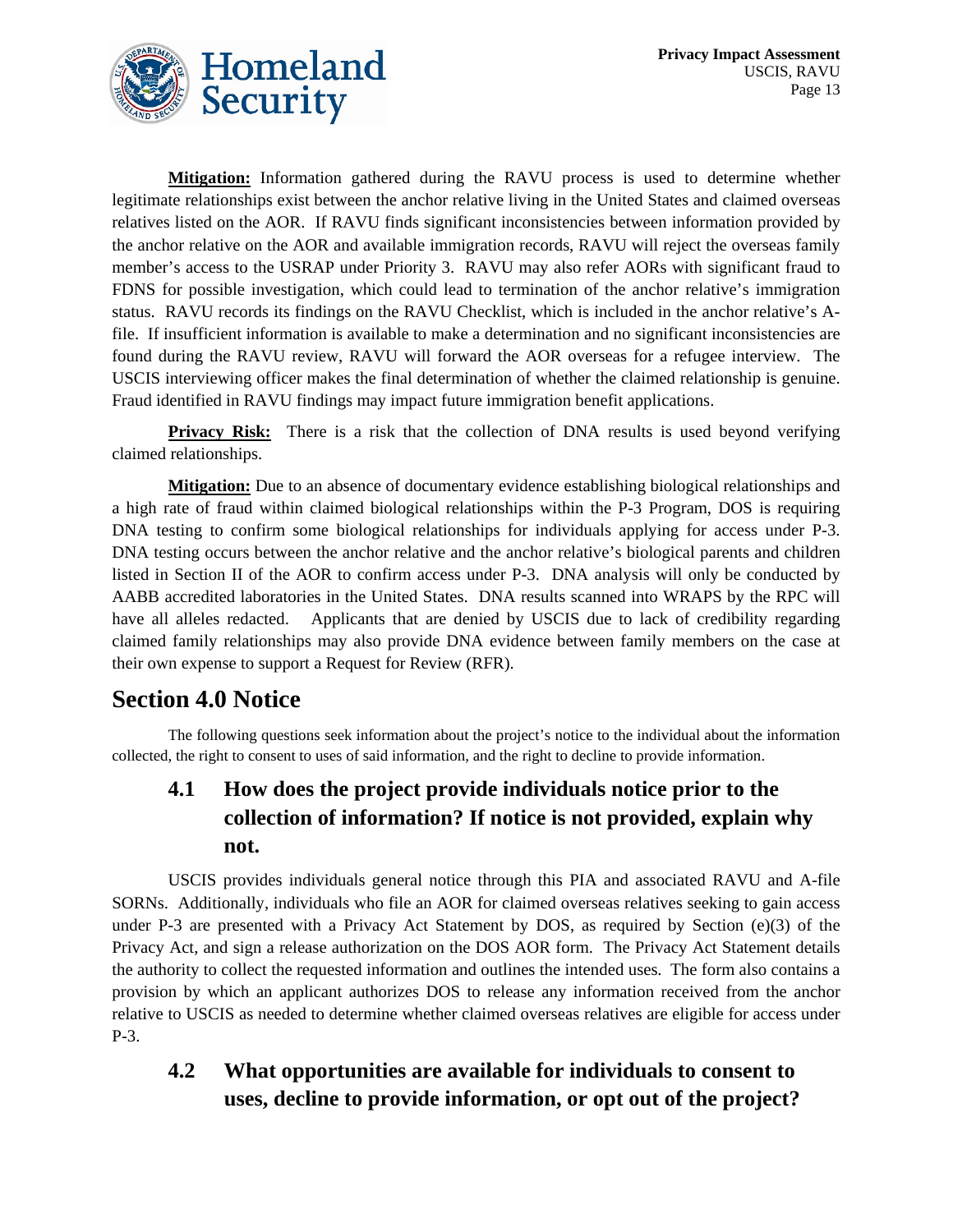

The AOR form requires the anchor relative to provide biographic information regarding the anchor relative and his or her parents, spouses, children, siblings, and any claimed overseas relatives for whom the anchor relative is seeking access under P-3. Photographs of overseas family members for whom the anchor relative is applying are also required on the AOR. This information is critical in making an informed decision to grant or deny access under P-3. Anchor relatives who file the AOR have an opportunity and the right to decline to provide information. However, the failure to submit such information precludes USCIS from processing the request for access under P-3. By filing the AOR, individuals have consented to the use of the information provided on the AOR by USCIS to determine whether their claimed overseas relatives have access under P-3.

#### **4.3 Privacy Impact Analysis: Related to Notice**

**Privacy Risk:** Due to the original collection by DOS, there is a risk that individuals may be unaware that their information is collected by USCIS.

**Mitigation:** DOS provides notice to individuals seeking access to the USRAP for refugee resettlement consideration through the AOR prior to the collection of information. In addition, the AOR form contains a provision by which an anchor relative authorizes DOS to release any information provided on the AOR to USCIS as needed to determine eligibility for access under P-3. Anchor relatives are also advised through the STATE-59 Refugee Case Records SORN that the information provided may be shared with Members of Congress and other Federal, State, and local government agencies having statutory or other lawful authority. The USCIS RAVU and A-file SORNs also provide additional notice to individuals by specifying the routine uses of the system.

# **Section 5.0 Data Retention by the project**

The following questions are intended to outline how long the project retains the information after the initial collection.

## **5.1 Explain how long and for what reason the information is retained.**

USCIS receives biographical information from the AOR and DNA results (as Yes or No) from DOS, which are stored in the RAVU database. The anchor relative's A-file will retain copies of the RAVU Checklist (with the RAVU decision), the AOR, and the RAVU decision letter. Additionally, the RSC retains copies of the AOR and RAVU Checklist in the claimed overseas relative's case file, which later becomes his or her A-file if USCIS interviews the individual. RAD retains RAVU electronic records for a period of 15 years. The A-file records are permanent whether hard copy or electronic. DHS transfers the A-files to the custody of the National Archives 100 years after the individual's date of birth.

## **5.2 Privacy Impact Analysis: Related to Retention**

**Privacy Risk**: There is a risk that information will be retained longer than necessary to accomplish the USCIS mission need.

**Mitigation**: The RAVU and A-file data retention periods identified in the approved NARA schedule are consistent with the concept of retaining data only for as long as necessary to support the agency's mission. The schedule complies with the requirements of the Federal Records Act and the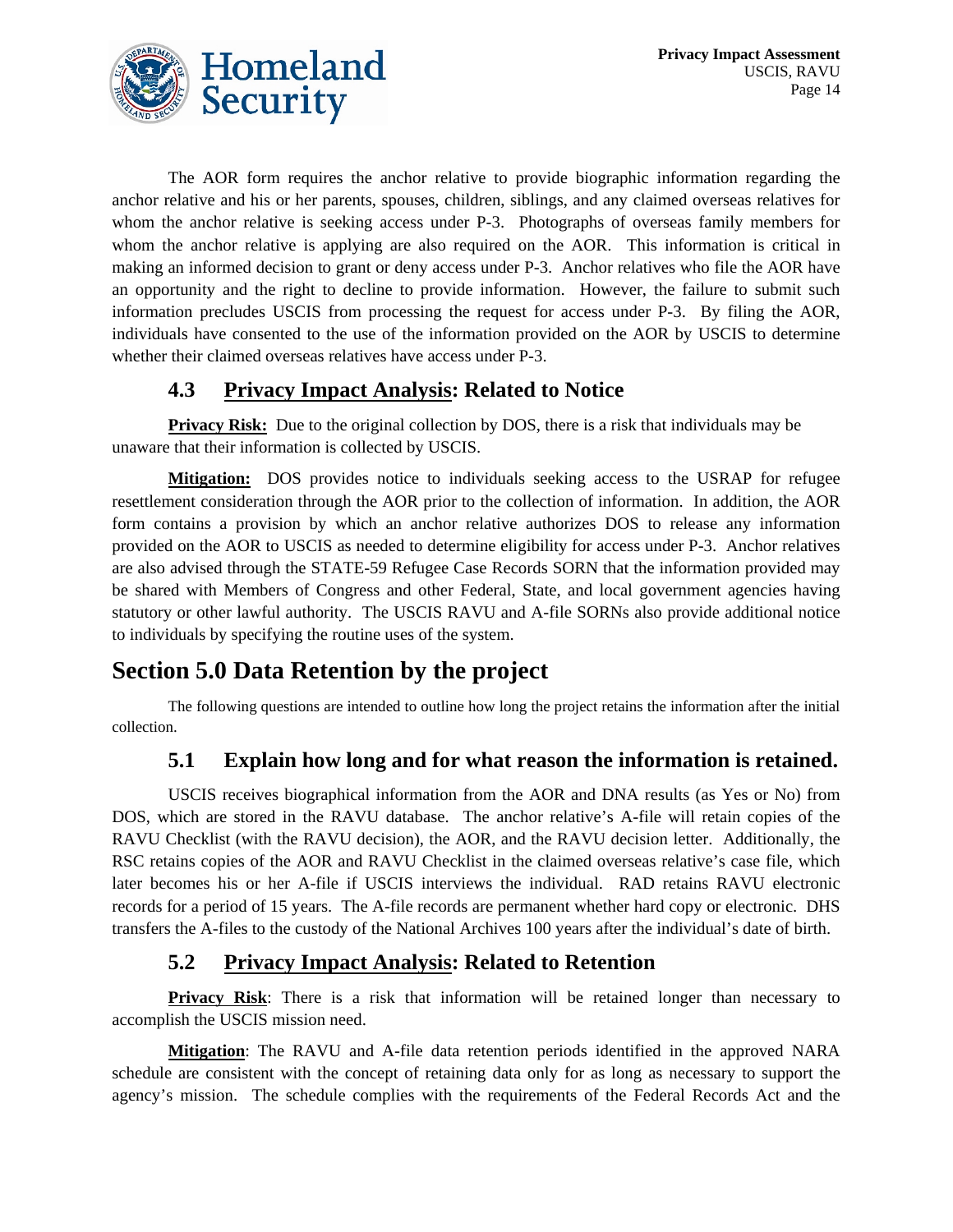

stated purpose and mission of the systems. The time periods in the NARA schedule were carefully negotiated between USCIS and NARA to ensure that data is retained for the minimum time needed to process the AOR and make the information available for other AORs filed by the anchor relative.

# **Section 6.0 Information Sharing**

The following questions are intended to describe the scope of the project information sharing external to the Department. External sharing encompasses sharing with other federal, state and local government, and private sector entities.

## **6.1 Is information shared outside of DHS as part of the normal agency operations? If so, identify the organization(s) and how the information is accessed and how it is to be used.**

DOS and USCIS share information as part of normal agency operations for processing refugee cases. The Privacy Act Statement on the AOR informs the anchor relative that information provided in the AOR to DOS may be shared with DHS. Information sharing with DOS regarding RAVU decisions includes notification of approval or denial of access under P-3 for individual overseas family members of the anchor relative, as well as general fraud trends. The decision to approve or deny access by RAVU is maintained in WRAPS, and the RSC accesses this decision information to prepare the refugee cases for USCIS refugee interview.

## **6.2 Describe how the external sharing noted in 6.1 is compatible with the SORN noted in 1.2.**

The responsibility for processing of refugee cases is held jointly by DOS and USCIS. Routine Use 1 of STATE-59, Refugee Case Records, permits DOS to share information with USCIS to determine the eligibility and admissibility of individuals applying for admission to the U.S. as refugees or any other immigration benefit under U.S. law. Routine Use H of DHS/USCIS-008 RAVU SORN permits USCIS to share information with DOS when necessary to accomplish an agency function related to this system of records.

#### **6.3 Does the project place limitations on re-dissemination?**

USCIS and DOS are partners in the processing of refugee cases. It is inherent that information be shared between the two agencies for refugee resettlement. USCIS provides DOS with basic RAVU decision information (approved, rejected) for each claimed overseas relative listed in Section II of the AOR. Information related to asylum cases is protected under 8 CFR § 208.6. This protection is also provided to refugees as a matter of policy.

## **6.4 Describe how the project maintains a record of any disclosures outside of the Department.**

A log of all information is maintained by RAVU. A record is kept on file of each disclosure, including the date the disclosure was made, the purpose of the disclosure, and a description of the data provided.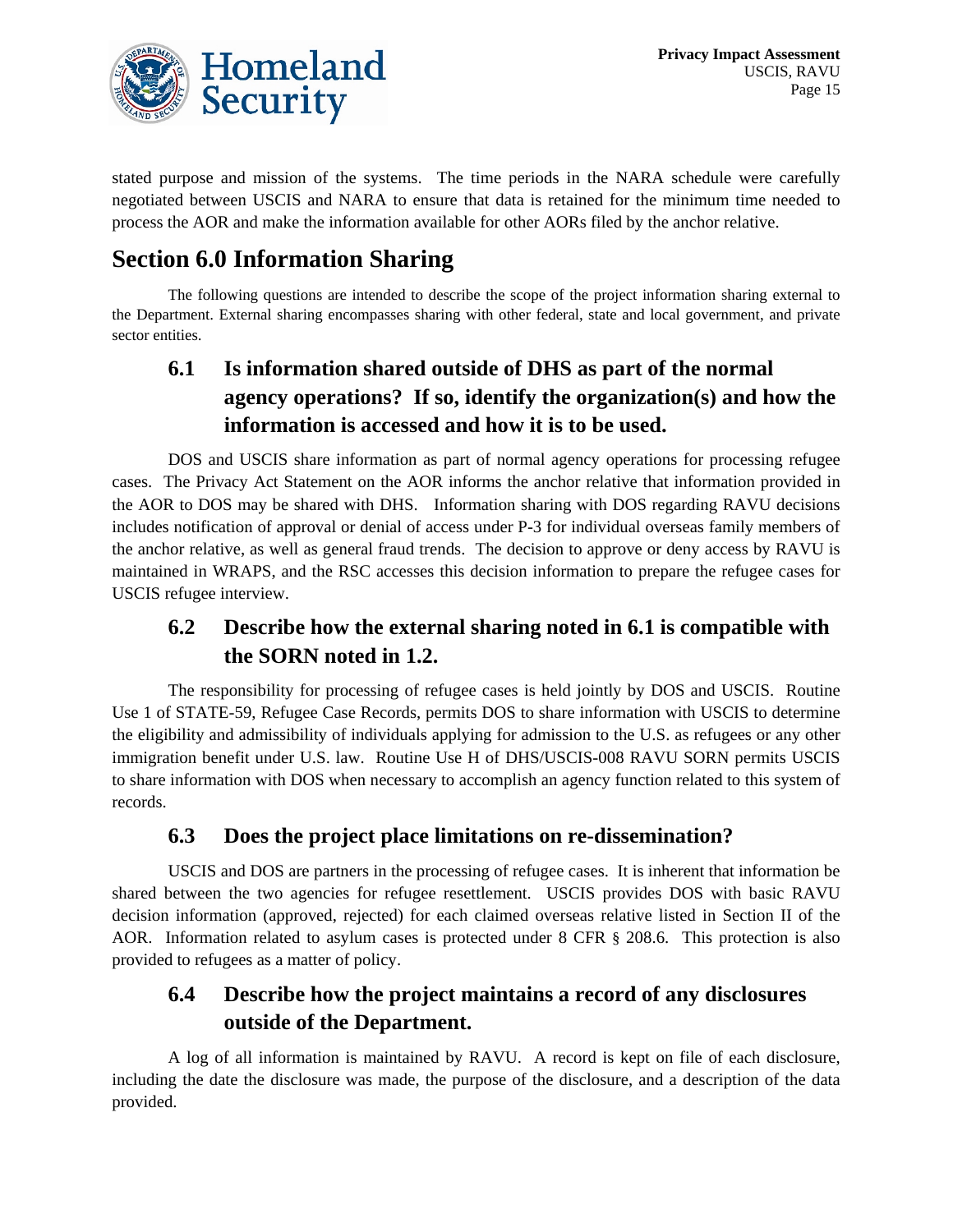

#### **6.5 Privacy Impact Analysis: Related to Information Sharing**

**Privacy Risk**: There is a risk of misuse, unauthorized access to, or disclosure of information.

**Mitigation**: Sharing of information between DOS and USCIS is required to process refugee resettlement cases. Information is only shared through secure sites and access to those sites is restricted to those with a need to know. All personnel within DOS and USCIS are trained on the appropriate use and safeguarding of data. In addition, DOS and USCIS have policies and procedures in place to ensure there is no unauthorized dissemination of this information. Any disclosure must be compatible with the purpose for which the information was originally collected, confidentiality provisions of 8 C.F.R § 208.6, and only authorized users with a need to know may have access to the information contained in RAVU.

# **Section 7.0 Redress**

The following questions seek information about processes in place for individuals to seek redress which may include access to records about themselves, ensuring the accuracy of the information collected about them, and/or filing complaints.

## **7.1 What are the procedures that allow individuals to access their information?**

The Privacy Act of 1974, 5 U.S.C. § 552a, as amended, provides statutory privacy rights to U.S. citizens and Legal Permanent Residents (LPR). The Privacy Act does not cover visitors or aliens. As a matter of DHS policy, any PII that is collected, used, maintained, and/or disseminated in connection with a mixed system by DHS is to be treated as a System of Records subject to the Privacy Act regardless of whether the information pertains to a U.S. citizen, Legal Permanent Resident, visitor, or alien. Under this policy, DHS components are to handle non-U.S. person PII held in mixed systems in accordance with the fair information practice principles, as set forth in the Privacy Act. Non-U.S. persons have the right of access to their PII and the right to amend their records, absent an exemption under the Privacy Act; however, this policy does not extend or create a right of judicial review for non-U.S. persons.

Any individual seeking access to his or her USCIS record may submit a Freedom of Information Act (FOIA) or Privacy Act request to the following address:

USCIS National Records Center

Freedom of Information Act/Privacy Act Program

P. O. Box 648010,

Lee's Summit, MO 64064-8010

The information requested may, however, be exempt from disclosure under the Privacy Act or FOIA applicable exemptions. Requests for access to RAVU records will be reviewed on a case-by-case basis. Further information about Privacy Act and FOIA requests for USCIS records can also be found at http://www.uscis.gov.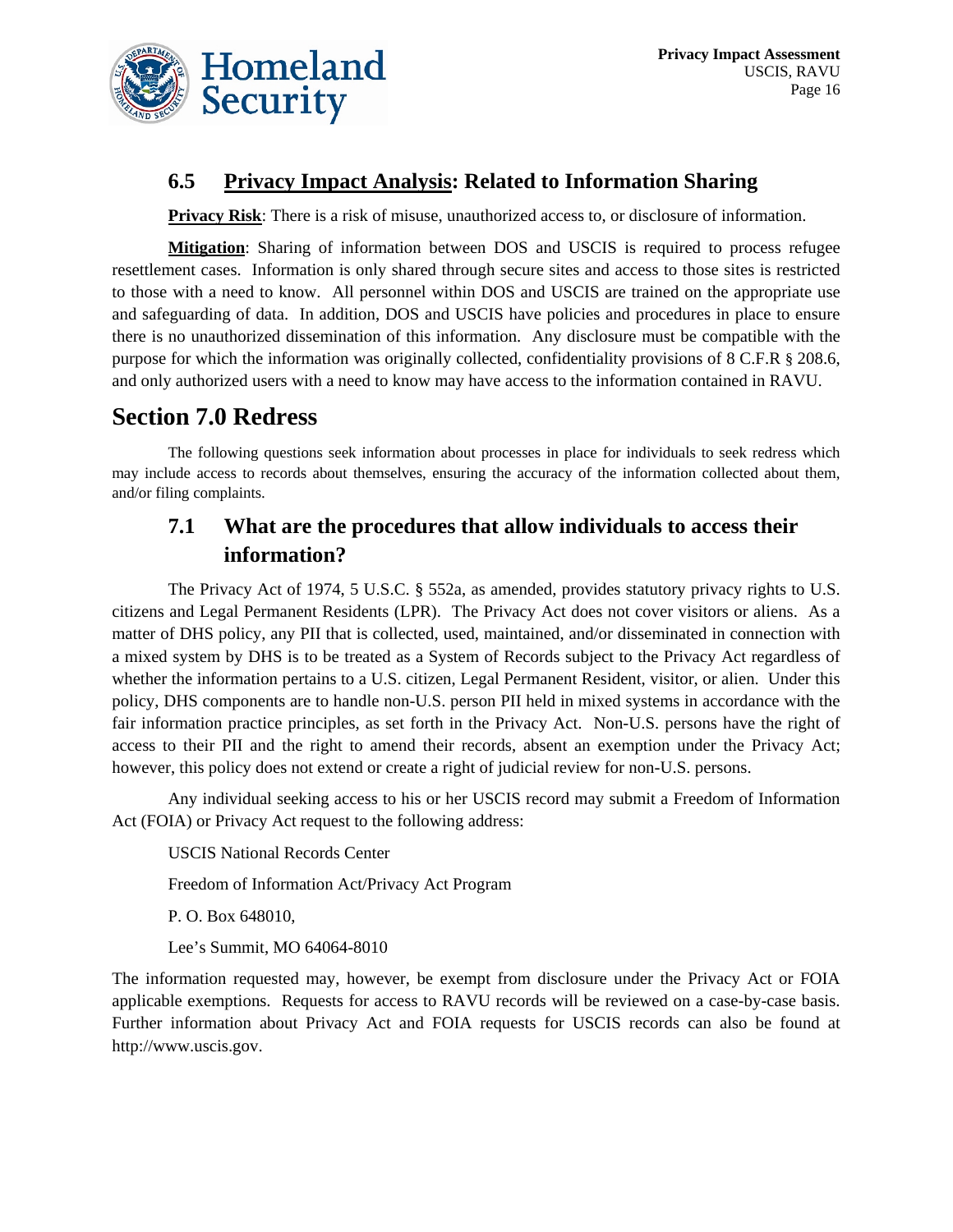

## **7.2 What procedures are in place to allow the subject individual to correct inaccurate or erroneous information?**

Anchor relatives may provide updated or corrected information on the AOR to the domestic resettlement agency. The domestic resettlement agency provides this information to the RPC and the updates will be reviewed by RAVU officers. In addition, claimed overseas relatives will be interviewed several times by the RSC to collect accurate information regarding family relationships. The USCIS interviewing officer will also interview claimed overseas relatives and provide them with the opportunity to explain any inconsistent information found in the RAVU review if RAVU grants access to a refugee interview.

USCIS treats all requests for amendment of information in a system of records as Privacy Act amendment requests. Individuals may direct all requests to contest or amend information to the FOIA/PA Office at USCIS at the address listed above. They must state clearly and concisely in the redress request the information being contested, the reason for contesting it, and the proposed amendment thereof. However, there is no appeals process for P-3 determinations. The individual cannot file a motion to reopen or reconsider and cannot appeal the decision if USCIS denies his or her request for access under P-3.

## **7.3 How does the project notify individuals about the procedures for correcting their information?**

The DHS/USCIS-008 RAVU and DHS/USCIS-001 A-file SORNs provide individuals with notice and guidance regarding the procedures for correcting information. This PIA also provides similar notice. The form instructions notify individuals about the procedures for correcting their information. Anchor relatives are also informed by the resettlement agencies that they should inform the resettlement agency if any changes are necessary. DOS provides guidance to the resettlement agencies.

#### **7.4 Privacy Impact Analysis: Related to Redress**

**Privacy Risk:** There is a risk that individuals may not have access to their information due to Privacy Act or FOIA exemptions, which may limit avenues for seeking redress.

**Mitigation:** The redress and access measures offered by USCIS are appropriate given the purpose of the system. Individuals are given numerous opportunities during and after the completion of the application process to correct information they have provided and to respond to information received from other sources. The information requested may, however, be exempt from disclosure under the Privacy Act or FOIA, such as law enforcement sensitive information when the release of such information could possibly compromise ongoing criminal investigations or pre-decisional data.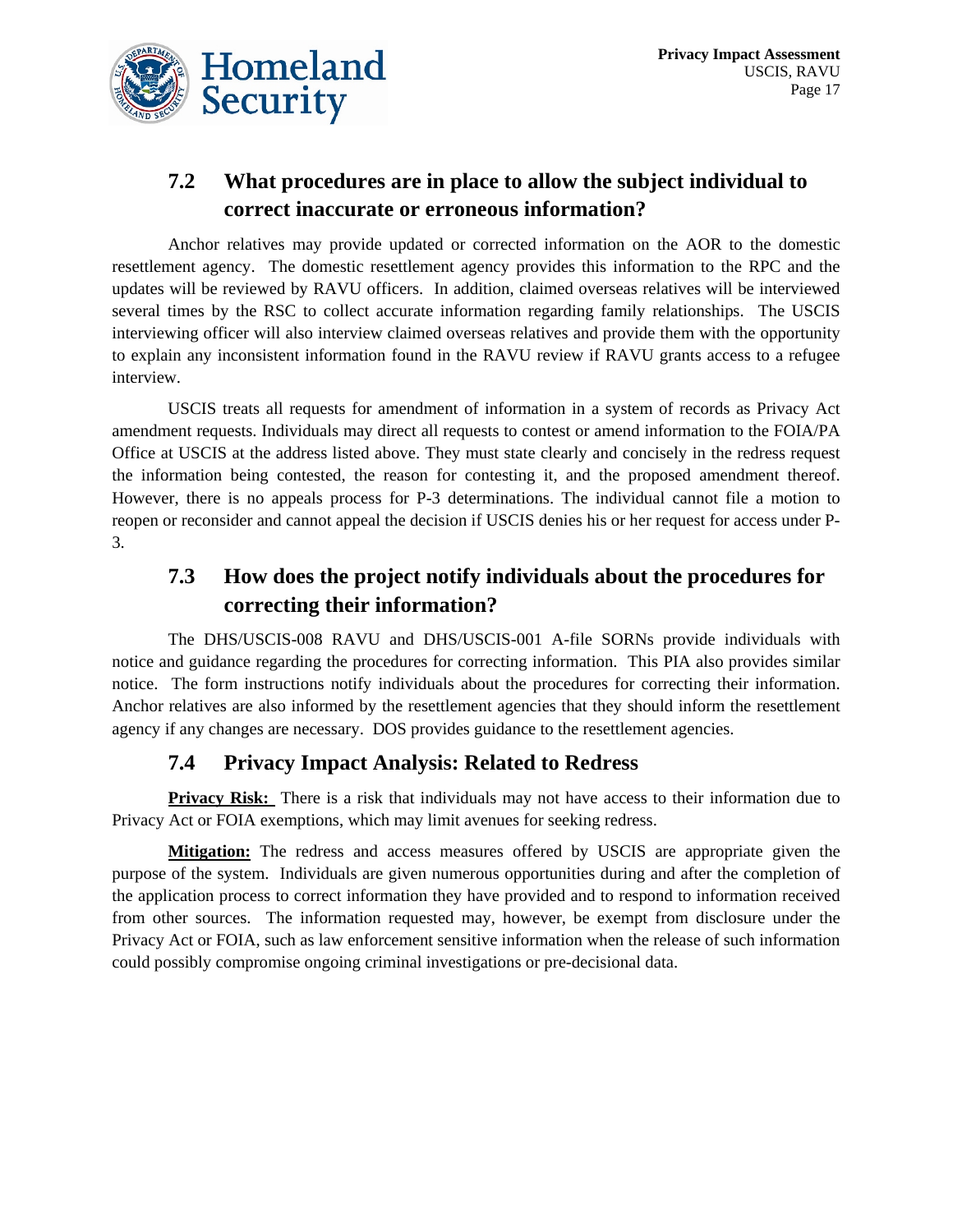

## **Section 8.0 Auditing and Accountability**

The following questions are intended to describe technical and policy based safeguards and security measures.

## **8.1 How does the project ensure that the information is used in accordance with stated practices in this PIA?**

ECN provides standard functionality to restrict access to sites based on membership in groups. Groups are defined per site and may have different combinations of access permissions, for example readonly, contribute, or full ownership. Individuals who are not a member of one of the defined groups have no access to the site. Using this mechanism, RAD will restrict access to the RAVU documents site to only those persons participating in the transfer of documents and officers and supervisors conducting the RAVU review. Manual audits may be conducted at any time. Server access and unauthorized attempts are logged. DHS security specifications require auditing capabilities that log the activity of each user in order to reduce the possibility of misuse and inappropriate dissemination of information. RAVU provides auditing capabilities that tracks any changes or additions made by users. RAVU administrators will have access to audit logs and can review them for unauthorized use.

#### **8.2 Describe what privacy training is provided to users either generally or specifically relevant to the project.**

USCIS employees and contractors are required to complete the annual Computer Security Awareness Training and Privacy Awareness Training, which identifies how to safeguard documentation, as well as identify the criminal and civil penalties associated with the unauthorized disclosure of this information. In addition, RAD requires that all RAVU database users receive training in the use of RAVU prior to being approved for access to the RAVU ECN site. All training addresses the use of the system and appropriate privacy concerns including Privacy Act obligations (e.g., SORNs, Privacy Act Statements).

## **8.3 What procedures are in place to determine which users may access the information and how does the project determines who has access?**

Access to the information is determined through specified role-based permissions with a need to know the information as authorized by the Site Administrator. Specifically, access to the RAVU database site is restricted to RAD officers, supervisors, and HQ staff who are working with RAVU. Access to the shared scanned documents site is also provided to NRC staff members who are uploading scanned RAVU documents from the A-files. These role-based access controls are based upon the principle of least privilege. A facilitator may add permissions to NRC staff and refugee officers for specific tasks, and may allow those individuals to view the documents included, but not modify or delete the contents. When doing so, any access rights to the document must be specifically assigned to an individual user who receives the action.